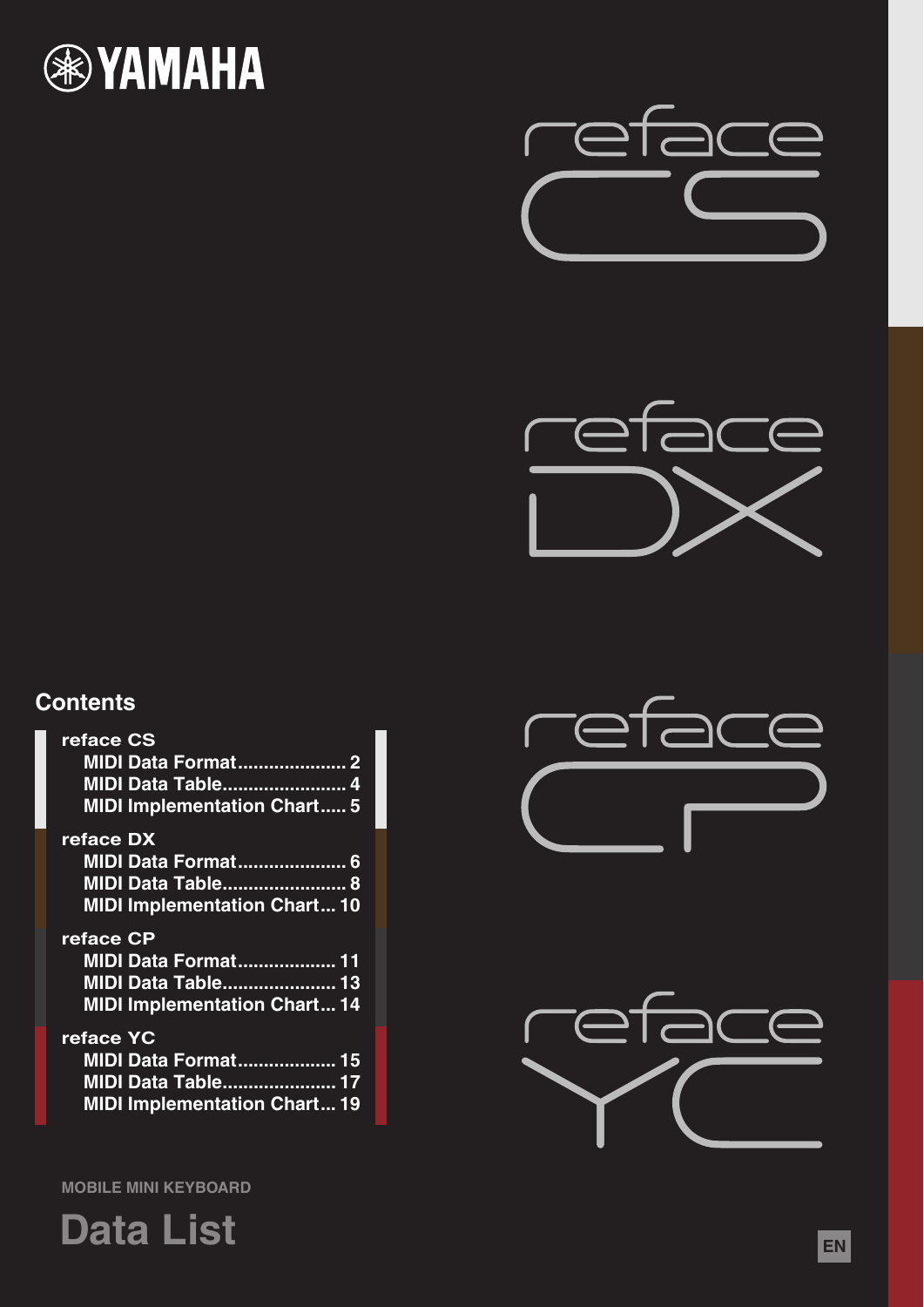#### <span id="page-1-1"></span><span id="page-1-0"></span>**(1) Coverage**

The specifications described herein specify transmission and reception of MIDI data of the reface CS.

#### **(2) Compliance**

The specifications described herein comply to the following standards: • MIDI 1.0

### **(3) TRANSMIT/RECEIVE DATA**

### **(3-1) CHANNEL VOICE MESSAGES**

|                  | (3" I ) CHANNEL VOICE MESSAGES                        |                              |                                                   |                                                                                          |      |
|------------------|-------------------------------------------------------|------------------------------|---------------------------------------------------|------------------------------------------------------------------------------------------|------|
| (3-1-1) NOTE OFF |                                                       |                              |                                                   |                                                                                          |      |
|                  | <b>STATUS</b><br>NOTE No.<br>VELOCITY<br>Receive only |                              | 0vvvvvvv v: ignored                               | $1000$ nnnn $(8nH)$ n = 0 - 15 CHANNEL NUMBER                                            |      |
|                  | (3-1-2) NOTE ON/OFF                                   |                              |                                                   |                                                                                          |      |
|                  | <b>STATUS</b><br>NOTE NUMBER<br>VELOCITY              |                              | NOTE ON 0vvvvvvv (v≠0)<br>NOTE OFF 0vvvvvvv (v=0) | $1001$ nnnn $(9nH)$ $n = 0 - 15$ CHANNEL NUMBER<br>$0$ kkkkkkkk $k = 0$ (C-2) - 127 (G8) |      |
|                  | (3-1-3) CONTROL CHANGE                                |                              |                                                   |                                                                                          |      |
|                  | <b>STATUS</b><br>CONTROL NUMBER<br>CONTROL VALUE      |                              | Occccccc<br>0vvvvvvv                              | 1011nnnn(BnH) n = 0 - 15 CHANNEL NUMBER                                                  |      |
|                  | *TRANSMITTED CONTROL NUMBER<br>$c = 11$<br>$c = 64$   | EXPRESSION<br>SUSTAIN SWITCH |                                                   | ; $v = 0 - 127$<br>$: v = 0 - 127$                                                       | $*1$ |
|                  |                                                       |                              |                                                   |                                                                                          |      |

\*1 When Sustain is set to "FC4/5," operating the foot switch transmits only values of 0 (off) or 127 (on).

|  |          | *RECEIVED CONTROL NUMBER |  |  |                 |
|--|----------|--------------------------|--|--|-----------------|
|  | $c = 1$  | MODIJI.ATION             |  |  | $: v = 0 - 127$ |
|  | $C = 7$  | <b>VOLUME</b>            |  |  | ; $v = 0 - 127$ |
|  | $c = 11$ | <b>EXPRESSION</b>        |  |  | $: v = 0 - 127$ |
|  | $C = 64$ | SUSTAIN SWITCH           |  |  | $: v = 0 - 127$ |

When MIDI Control Mode is turned on, Control Change numbers are assigned in order that voice parameter<br>changes made using controllers on the front panel can be controlled via MIDI.<br>See the following Control Change Table.

#### (3-1-4) PITCH BEND CHANGE

| <b>STATUS</b> | 1110nnnn (EnH) |  | $n = 0 - 15$ CHANNEL NUMBER |
|---------------|----------------|--|-----------------------------|
| <b>LSB</b>    | Ovvvvvvv       |  | PITCH BEND CHANGE LSB       |
| MSR           | Ovvvvvvv       |  | PITCH BEND CHANGE MSB       |

#### **(3-2) CHANNEL MODE MESSAGES**

| STATUS         | 1011nnnn (BnH) |  | $n = 0 - 15$ CHANNEL NUMBER |
|----------------|----------------|--|-----------------------------|
| CONTROL NUMBER | Occoccoc       |  | $c =$ CONTROL NUMBER        |
| CONTROL VALUE  | Ovvvvvvv       |  | $v =$ DATA VALUE            |

#### $(3-2-1)$  ALL SOUND OFF  $(CONTROL NUMBER = 78H)$ . DATA VALUE = 0)

All the sounds currently played including the channel messages such as note-on and hold-on in a certain chan-nel are muted when receiving this message.

(3-2-2) RESET ALL CONTROLLERS (CONTROL NUMBER = 79H , DATA VALUE = 0)

| Resets the values set for the following controllers. |               |  |  |  |  |  |  |  |
|------------------------------------------------------|---------------|--|--|--|--|--|--|--|
| PITCH BEND CHANGE                                    | $0$ (center)  |  |  |  |  |  |  |  |
| MODIILATION                                          | 0 (minimum)   |  |  |  |  |  |  |  |
| <b>EXPRESSION</b>                                    | 127 (maximum) |  |  |  |  |  |  |  |
| SUSTAIN SWITCH                                       | $0$ (off)     |  |  |  |  |  |  |  |

- $(3-2-3)$  ALL NOTE OFF  $(CONTROL$  NUMBER = 7BH, DATA VALUE = 0) All the notes currently set to on in certain channel(s) are muted when receiving this message. However, if Sustain is on, notes will continue sounding until these are turned off.
- (3-2-4) OMNI MODE OFF (CONTROL NUMBER = 7CH , DATA VALUE = 0) Performs the same function as when receiving ALL NOTES OFF. Sets RECEIVE CHANNEL to channel 1.
- $(3-2-5)$  OMNI MODE ON  $(CONTROL$  NUMBER = 7DH, DATA VALUE = 0) Performs the same function as when receiving ALL NOTES OFF. Sets RECEIVE CHANNEL to all.
- $(3-2-6)$  MONO (CONTROL NUMBER = 7EH, DATA VALUE =  $0..16$ ) Performs the same function as when receiving ALL SOUNDS OFF. Sets PORTAMENTO to mono with portamento time 0.

(3-2-7) POLY (CONTROL NUMBER =  $7FH$ , DATA VALUE = 0) Performs the same function as when receiving ALL SOUNDS OFF. Sets PORTAMENTO to poly.

| (3-3-1) ACTIVE SENSING   |                                                                                                                                                     |                                                                                                                                                                                                |
|--------------------------|-----------------------------------------------------------------------------------------------------------------------------------------------------|------------------------------------------------------------------------------------------------------------------------------------------------------------------------------------------------|
| <b>STATUS</b>            |                                                                                                                                                     | 11111110 (FEH)                                                                                                                                                                                 |
|                          | Transmitted at every 200 msec.<br>Once this code is received, the instrument starts sensing.<br>the sounds currently played is forcibly turned off. | When no status nor data is received for over approximately 350 ms, MIDI receiving buffer will be cleared, and                                                                                  |
| (3-3-2) TIMING CLOCK     |                                                                                                                                                     |                                                                                                                                                                                                |
| <b>STATUS</b>            |                                                                                                                                                     | 11111000 (F8H)                                                                                                                                                                                 |
|                          |                                                                                                                                                     | When received via MIDI IN or USB-MIDI IN, the instrument automatically switches to external synchronization<br>If no signal is received for 3 seconds, it switches back to the internal clock. |
| (3-3-3) START            |                                                                                                                                                     |                                                                                                                                                                                                |
| <b>STATUS</b>            |                                                                                                                                                     | 11111010 (FAH)                                                                                                                                                                                 |
| (3-3-4) CONTINUE         |                                                                                                                                                     |                                                                                                                                                                                                |
| <b>STATUS</b>            |                                                                                                                                                     | 11111011 (FBH)                                                                                                                                                                                 |
|                          |                                                                                                                                                     |                                                                                                                                                                                                |
| (3-3-5) STOP             |                                                                                                                                                     |                                                                                                                                                                                                |
| STATUS                   |                                                                                                                                                     | 11111100 (FCH)                                                                                                                                                                                 |
|                          | (3-4) SYSTEM EXCLUSIVE MESSAGE                                                                                                                      |                                                                                                                                                                                                |
|                          |                                                                                                                                                     |                                                                                                                                                                                                |
|                          | (3-4-1) UNIVERSAL NON REALTIME MESSAGE                                                                                                              |                                                                                                                                                                                                |
|                          | (3-4-1-1) IDENTITY REQUEST (Receive only)                                                                                                           |                                                                                                                                                                                                |
|                          | FOH 7EH OnH O6H O1H F7H                                                                                                                             |                                                                                                                                                                                                |
|                          |                                                                                                                                                     | ("n" = Device No. However, this instrument receives under "omni.")                                                                                                                             |
|                          | (3-4-1-2) IDENTITY REPLY (Transmit only)                                                                                                            |                                                                                                                                                                                                |
|                          |                                                                                                                                                     | FOH 7EH 7FH 06H 02H 43H 00H 41H 51H 06H 00H 00H 00H 7FH F7H                                                                                                                                    |
| (3-4-2) PARAMETER CHANGE |                                                                                                                                                     |                                                                                                                                                                                                |
| 11110000                 | FOH                                                                                                                                                 | Exclusive status                                                                                                                                                                               |
| 01000011                 | 43H                                                                                                                                                 | YAMAHA ID                                                                                                                                                                                      |
| $0001$ nnnn              | lnH                                                                                                                                                 | Device Number                                                                                                                                                                                  |
| 01111111                 | 7FH                                                                                                                                                 | Group Number High                                                                                                                                                                              |
| 00011100                 | 1 CH                                                                                                                                                | Group Number Low                                                                                                                                                                               |
| 00000011                 | 03H                                                                                                                                                 | Model ID                                                                                                                                                                                       |
| Oaaaaaaa                 |                                                                                                                                                     | aaaaaaa Address High                                                                                                                                                                           |
| Oaaaaaaa<br>Oaaaaaaa     |                                                                                                                                                     | aaaaaaa Address Mid<br>aaaaaaa Address Low                                                                                                                                                     |
| 0dddddd                  |                                                                                                                                                     | dddddd Data                                                                                                                                                                                    |
| $\mathbf{I}$             | л.                                                                                                                                                  |                                                                                                                                                                                                |
| 11110111                 | F7H                                                                                                                                                 | End of Exclusive                                                                                                                                                                               |
|                          | See the following MIDI Data Table for Address.                                                                                                      | For parameters with data size of 2 or more, the appropriate number of data bytes will be transmitted.                                                                                          |
| (3-4-3) BULK DUMP        |                                                                                                                                                     |                                                                                                                                                                                                |
| 11110000                 | FOH                                                                                                                                                 | Exclusive status                                                                                                                                                                               |
| 01000011                 | 43H                                                                                                                                                 | YAMAHA ID                                                                                                                                                                                      |
| 0000nnnn                 | 0nH                                                                                                                                                 | Device Number                                                                                                                                                                                  |
| 01111111                 | $7\,\mathrm{FH}$                                                                                                                                    | Group Number High                                                                                                                                                                              |
| 00011100                 | 1 CH                                                                                                                                                | Group Number Low                                                                                                                                                                               |
| 0bbbbbb                  | $b$ bbbbbb                                                                                                                                          | Byte Count                                                                                                                                                                                     |
| 0bbbbbbb                 | $b \bar b b \bar b b \bar b b$                                                                                                                      | Byte Count                                                                                                                                                                                     |
| 00000011                 | 03H                                                                                                                                                 | Model ID                                                                                                                                                                                       |
| Oaaaaaaa                 | $a$ aaaaaa                                                                                                                                          | Address High                                                                                                                                                                                   |
| $0$ aaaaaaa              | aaaaaaa                                                                                                                                             | Address Mid                                                                                                                                                                                    |
| Oaaaaaaa                 | aaaaaaa                                                                                                                                             | Address Low                                                                                                                                                                                    |
|                          |                                                                                                                                                     |                                                                                                                                                                                                |
| $\Omega$<br>J.           | $\Omega$<br>J.                                                                                                                                      | Data                                                                                                                                                                                           |

0ccccccc ccccccc Check-sum 11110111 F7H End of Exclusive

See the following BULK DUMP Table for Address and Byte Count.<br>Byte Count shows the size of data in blocks from Model ID onward (up to but not including the checksum).<br>The Check sum is the value that results in a value of 0

#### (3-4-4) DUMP REQUEST

| 11110000    | FOH             | Exclusive status  |
|-------------|-----------------|-------------------|
| 01000011    | 43H             | YAMAHA TD         |
| $0010$ nnnn | 2nH             | Device Number     |
| 01111111    | 7FH             | Group Number High |
| 00011100    | $1$ CH          | Group Number Low  |
| 00000011    | 0 <sub>RH</sub> | Model ID          |
| 0aaaaaaa    | <b>AAAAAAA</b>  | Address High      |
| Одаааааа    | aaaaaaa         | Address Mid       |
| Одаааааа    | <b>AAAAAAA</b>  | Address Low       |
| 11110111    | F7H             | End of Exclusive  |
|             |                 |                   |

See the following DUMP REQUEST Table for Address and Byte Count.

#### (3-4-5) PARAMETER REQUEST

| 11110000    | FOH             | Exclusive status  |
|-------------|-----------------|-------------------|
| 01000011    | 43H             | YAMAHA TD         |
| $0011$ nnnn | 3 nH            | Device Number     |
| 01111111    | 7FH             | Group Number High |
| 00011100    | $1$ CH          | Group Number Low  |
| 00000011    | 0 <sub>RH</sub> | Model ID          |
| Одаааааа    | aaaaaaa         | Address High      |
| Одаааааа    | <b>AAAAAAA</b>  | Address Mid       |
| Одаааааа    | <b>AAAAAAA</b>  | Address Low       |
| 11110111    | F7H             | End of Exclusive  |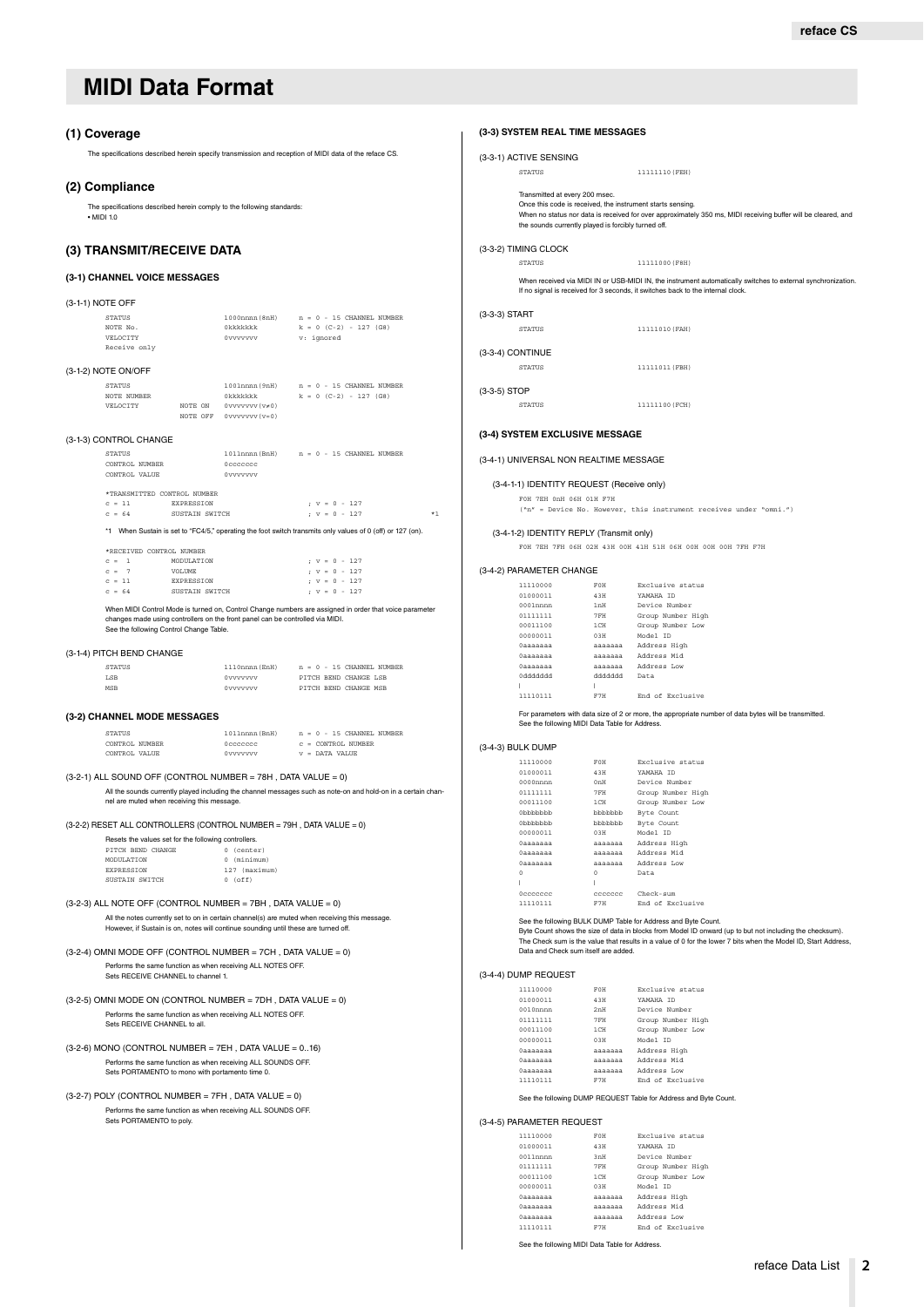#### **(4) SYSTEM OVERVIEW (Keyboard (KBD), Looper Play/Rec (LPR PLAY/REC) and Tone Generator (TG))**

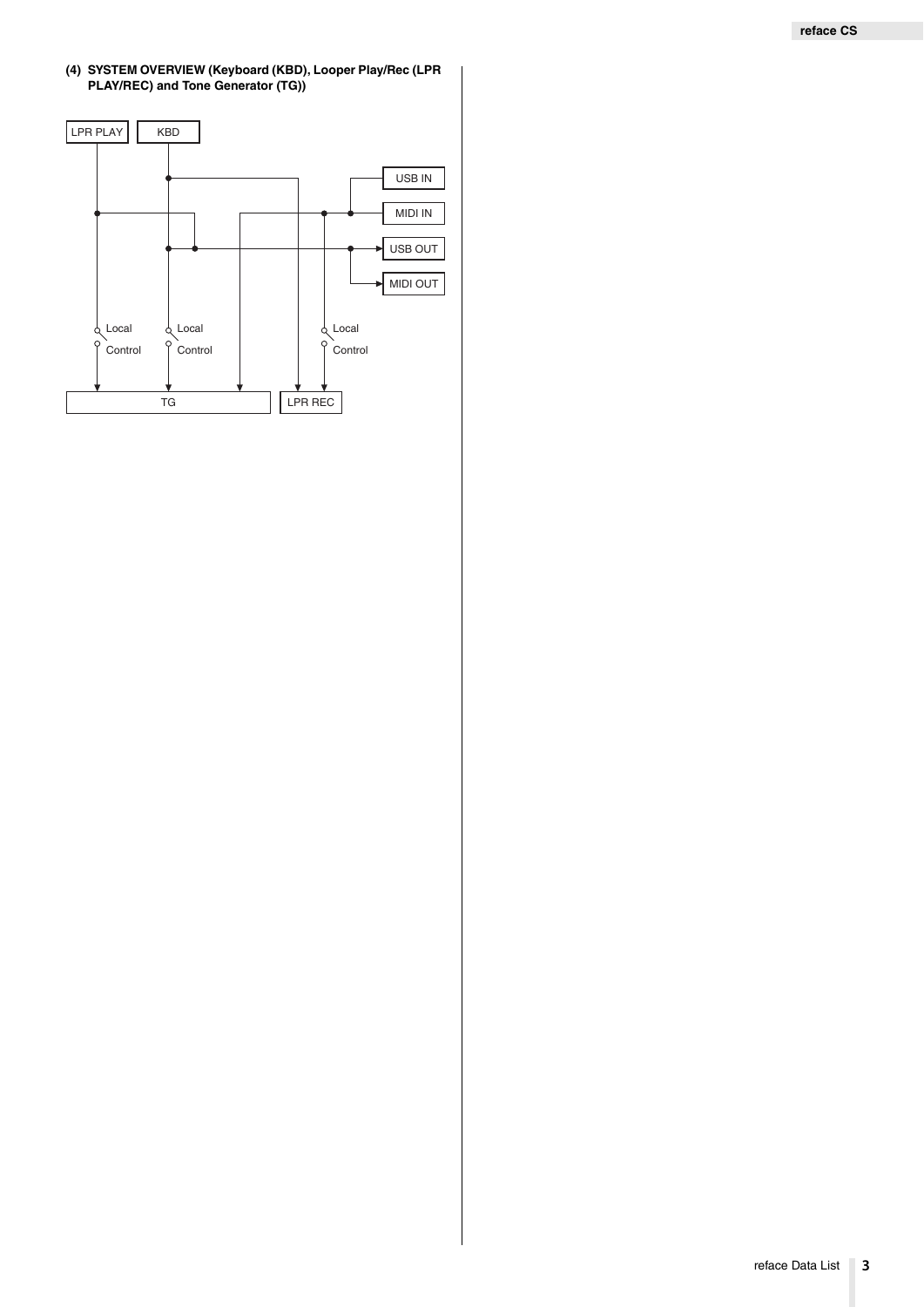## <span id="page-3-0"></span>**Control Change**

Transmitted and recognized Control Change Number and Value, when MIDI control is on.

| <b>Control Change Number</b> |     | <b>Control Value</b>      |                    |             |       |
|------------------------------|-----|---------------------------|--------------------|-------------|-------|
| Name                         | No. | <b>Description</b>        | <b>Transmitted</b> | Recognized  | Notes |
| <b>LFO ASSIGN</b>            | 78  | OFF                       | $\circ$            | $0 - 25$    |       |
|                              |     | AMP                       | 32                 | $26 - 51$   |       |
|                              |     | <b>FILTER</b>             | 64                 | $52 - 76$   |       |
|                              |     | PITCH                     | 95                 | $77 - 102$  |       |
|                              |     | OSC (Oscillator)          | 127                | $103 - 127$ |       |
| <b>I FO DEPTH</b>            | 77  |                           | $0 - 127$          | $0 - 127$   |       |
| <b>LFO SPEED</b>             | 76  |                           | $0 - 127$          | $0 - 127$   |       |
| PORTAMENTO                   | 20  | Poly                      | $\Omega$           | $\Omega$    |       |
|                              |     | Mono with Portamento Time | $1 - 127$          | $1 - 127$   |       |
| OSC TYPE                     | 80  | Multi-saw                 | $\Omega$           | $0 - 25$    |       |
|                              |     | Pulse                     | 32                 | $26 - 51$   |       |
|                              |     | Oscillator Sync           | 64                 | $52 - 76$   |       |
|                              |     | Ring Modulation           | 95                 | $77 - 102$  |       |
|                              |     | Frequency Modulation      | 127                | $103 - 127$ |       |
| OSC TEXTURE                  | 81  |                           | $0 - 127$          | $0 - 127$   |       |
| OSC MOD (modulation)         | 82  |                           | $0 - 127$          | $0 - 127$   |       |
| FILTER CUTOFF                | 74  | $\overline{\phantom{0}}$  | $0 - 127$          | $0 - 127$   |       |
| <b>FILTER RESONANCE</b>      | 71  |                           | $0 - 127$          | $0 - 127$   |       |
| EG FEG - AEG (balance)       | 83  |                           | $0 - 127$          | $0 - 127$   |       |
| EG A (attack time)           | 73  | $\overline{\phantom{0}}$  | $0 - 127$          | $0 - 127$   |       |
| EG D (decay time)            | 75  |                           | $0 - 127$          | $0 - 127$   |       |
| EG S (sustain level)         | 79  |                           | $0 - 127$          | $0 - 127$   |       |
| EG R (release time)          | 72  | $\overline{\phantom{0}}$  | $0 - 127$          | $0 - 127$   |       |
| EFFECT TYPE                  | 17  | <b>DIST</b>               | $\Omega$           | $0 - 25$    |       |
|                              |     | CHO/FLA                   | 32                 | $26 - 51$   |       |
|                              |     | <b>PHASER</b>             | 64                 | $52 - 76$   |       |
|                              |     | DFI AY                    | 95                 | $77 - 102$  |       |
|                              |     | OFF (thru)                | 127                | $103 - 127$ |       |
| EFFECT DEPTH                 | 18  |                           | $0 - 127$          | $0 - 127$   |       |
| FFFFCT RATE                  | 19  |                           | $0 - 127$          | $0 - 127$   |       |

## **Parameter Base Address**

| Parameter Block |  |
|-----------------|--|

| <b>Parameter Block</b>   |      |     |     |                    |
|--------------------------|------|-----|-----|--------------------|
| <b>Top Address (hex)</b> |      |     |     | <b>Description</b> |
|                          | Hiah | Mid | Low |                    |
| <b>SYSTEM</b>            | 00   | 00  | 00  |                    |
| TG                       | 30   | 00  | 00  |                    |
|                          |      |     |     |                    |

## **Bulk Dump Block**

"Top Address" indicates the top address of each block designated by bulk dump operation.

Byte Count shows the size of data in blocks from Model ID onward (up to but not including the checksum).

To carry out TG bulk dump request, designate its corresponding BulkHeader address.

|               | <b>Parameter Block</b> | <b>Description</b> |     | <b>Byte Count</b> | <b>Top Address (hex)</b> |     |     |  |  |
|---------------|------------------------|--------------------|-----|-------------------|--------------------------|-----|-----|--|--|
|               |                        |                    | Dec | Hex               | Hiah                     | Mid | Low |  |  |
| <b>SYSTEM</b> |                        | Common             | 36  | 24                | 00                       | 00  | 00  |  |  |
| <b>TG</b>     |                        | <b>Bulk Header</b> | 4   | 04                | 0E                       | 0F  | 00  |  |  |
|               |                        | COMMON   TG Common | 26  | 1A                | 30                       | 00  | 00  |  |  |
|               |                        | <b>Bulk Footer</b> |     | 04                | 0F                       | 0F  | 00  |  |  |

# **MIDI PARAMETER CHANGE TABLE (SYSTEM)**

| Address (hex) |                 |                | Data Range   |                |                       |                          |       |
|---------------|-----------------|----------------|--------------|----------------|-----------------------|--------------------------|-------|
| High          | Mid             | Low            | Size         | (hex)          | <b>Parameter Name</b> | <b>Description</b>       | Notes |
| $00\,$        | 00 <sub>0</sub> | $00 \,$        | 1            | $00 - 0F. 7F$  | MIDI transmit         | $1 - 16$ . off           |       |
|               |                 |                |              |                | channel               |                          |       |
|               |                 | 01             | 1            | $00 - 0F$ , 10 | MIDI receive          | $1 - 16$ . All           |       |
|               |                 |                |              |                | channel               |                          |       |
|               |                 | 02             | 4            | $00 - 00$      | Master Tune           | $-102.4 - +102.3$ (cent) |       |
|               |                 |                |              | $00 - 07$      |                       | 1st bit 3-0 : bit 15-12  |       |
|               |                 |                |              | $00 - 0F$      |                       | 2nd bit 3-0 : bit 11-8   |       |
|               |                 |                |              | $00 - 0F$      |                       | 3rd bit 3-0 : bit 7-4    |       |
|               |                 |                |              |                |                       | 4th bit 3-0 : bit 3-0    |       |
|               |                 | 06             | 1            | $00 - 01$      | Local Control         | off, ON                  |       |
|               |                 | 07             | 1            | $34 - 4C$      | Master Transpose      | $-12 - +12$ (semitones)  |       |
|               |                 | 08             | 2            | $00 - 02$      | Tempo MSB             | $30 - 300$               |       |
|               |                 |                |              | $00 - 7F$      | Tempo LSB             | 1st bit 6-0 : bit 13-7   |       |
|               |                 |                |              |                |                       | 2nd bit 6-0 : bit 6-0    |       |
|               |                 | 0A             | 1            |                | reserved              |                          |       |
|               |                 | 0B             | 1            | $00 - 01$      | Sustain Pedal         | FC3, FC4/5               |       |
|               |                 |                |              |                | Select (SUSTAIN)      |                          |       |
|               |                 | 0C             | 1            | $00 - 01$      | Auto Power-Off        | off, ON                  |       |
|               |                 | 0D             | 1            | $00 - 01$      | Speaker Output        | off. ON                  |       |
|               |                 | 0E             | 1            | $00 - 01$      | <b>MIDI Control</b>   | off. ON                  |       |
|               |                 | 0F             | $\mathbf{1}$ | $28 - 58$      | Pitch Bend Range      | $-24 - +24$ (semitones)  |       |
|               |                 | 10             | $\mathbf{1}$ |                | reserved              |                          |       |
|               |                 | 11             | $\mathbf{1}$ |                | reserved              |                          |       |
|               |                 | 12             | $\mathbf{1}$ |                | reserved              |                          |       |
|               |                 | 13             | 1            |                | reserved              |                          |       |
|               |                 | 14             | 1            | $00 - 01$      | Foot Volume/          | Foot Volume, Sustain     |       |
|               |                 |                |              |                | Sustain switch        |                          |       |
|               |                 | 15             | 1            |                | reserved              |                          |       |
|               |                 | 16             | $\mathbf{1}$ |                | reserved              |                          |       |
|               |                 | 17             | $\mathbf{1}$ |                | reserved              |                          |       |
|               |                 | 18             | $\mathbf{1}$ |                | reserved              |                          |       |
|               |                 | 19             | $\mathbf{1}$ |                | reserved              |                          |       |
|               |                 | 1A             | 1            |                | reserved              |                          |       |
|               |                 | 1B             | 1            |                | reserved              |                          |       |
|               |                 | 1C             | 1            |                | reserved              |                          |       |
|               |                 | 1 <sub>D</sub> | 1            |                | reserved              |                          |       |
|               |                 | 1E             | $\mathbf{1}$ |                | reserved              |                          |       |
|               |                 | 1F             | 1            |                | reserved              |                          |       |

Total Size = 32

## **MIDI PARAMETER CHANGE TABLE (Tone Generator)**

| <b>Address (hex)</b> |     |         | <b>Data</b>  |                |                               |                                                                                  |                                                             |
|----------------------|-----|---------|--------------|----------------|-------------------------------|----------------------------------------------------------------------------------|-------------------------------------------------------------|
| Hiah                 | Mid | Low     | Size         | Range<br>(hex) | <b>Parameter Name</b>         | <b>Description</b>                                                               | <b>Notes</b>                                                |
| 30                   | CO  | $00 \,$ | $\mathbf{1}$ | $00 - 7F$      | Volume                        | $0 - 127$                                                                        | This parameter<br>can be set only<br>via MIDI.              |
|                      |     | 01      | 1            |                | reserved                      |                                                                                  |                                                             |
|                      |     | 02      | 1            | $00 - 04$      | <b>LFO</b> Assign             | OFF, AMP, FILTER,<br>PITCH, OSC (Oscillator)                                     |                                                             |
|                      |     | 03      | $\mathbf{1}$ | $00 - 7F$      | <b>LFO Depth</b>              | $0 - 127$                                                                        |                                                             |
|                      |     | 04      | $\mathbf{1}$ | $00 - 7F$      | <b>LFO</b> Speed              | $0 - 127$                                                                        |                                                             |
|                      |     | 05      | $\mathbf{1}$ | $00 - 7F$      | Portamento                    | 0: Poly, 1 - 127: Mono<br>with Portamento Time                                   |                                                             |
|                      |     | 06      | 1            | $00 - 04$      | OSC Type                      | Multi-saw, Pulse, Oscilla-<br>tor Sync, Ring Modulation,<br>Frequency Modulation |                                                             |
|                      |     | 07      | $\mathbf{1}$ | $00 - 7F$      | <b>OSC Texture</b>            | $0 - 127$                                                                        |                                                             |
|                      |     | 80      | 1            | $00 - 7F$      | OSC Mod<br>(Modulation)       | $0 - 127$                                                                        |                                                             |
|                      |     | 09      | $\mathbf{1}$ | $00 - 7F$      | Filter Cutoff<br>Frequency    | $0 - 127$                                                                        |                                                             |
|                      |     | 0A      | $\mathbf{1}$ | $00 - 7F$      | Filter Resonance              | $0 - 127$                                                                        |                                                             |
|                      |     | 0B      | $\mathbf{1}$ | $00 - 7F$      | <b>EG Balance</b>             | AEG max - FEG max                                                                |                                                             |
|                      |     | 0C      | $\mathbf{1}$ | $00 - 7F$      | EG A<br>(attack time)         | $0 - 127$                                                                        |                                                             |
|                      |     | 0D      | $\mathbf{1}$ | $00 - 7F$      | FG D<br>(decay time)          | $0 - 127$                                                                        |                                                             |
|                      |     | 0E      | $\mathbf{1}$ | $00 - 7F$      | EG S<br>(sustain level)       | $0 - 127$                                                                        |                                                             |
|                      |     | 0F      | $\mathbf{1}$ | $00 - 7F$      | FG R<br>(release time)        | $0 - 127$                                                                        |                                                             |
|                      |     | 10      | 1            | $00 - 04$      | Effect Type                   | DIST, CHO/FLA,<br>PHASER, DELAY,<br>OFF (thru)                                   |                                                             |
|                      |     | 11      | $\mathbf{1}$ | $00 - 7F$      | <b>Effect Depth</b>           | $0 - 127$                                                                        |                                                             |
|                      |     | 12      | $\mathbf{1}$ | $00 - 7F$      | <b>Effect Rate</b><br>(*Note) | $0 - 127$                                                                        | DIST: tone<br>CHO/FLA, PHASER:<br>rate<br>DELAY: delay time |
|                      |     | 13      | 3            |                | reserved                      |                                                                                  |                                                             |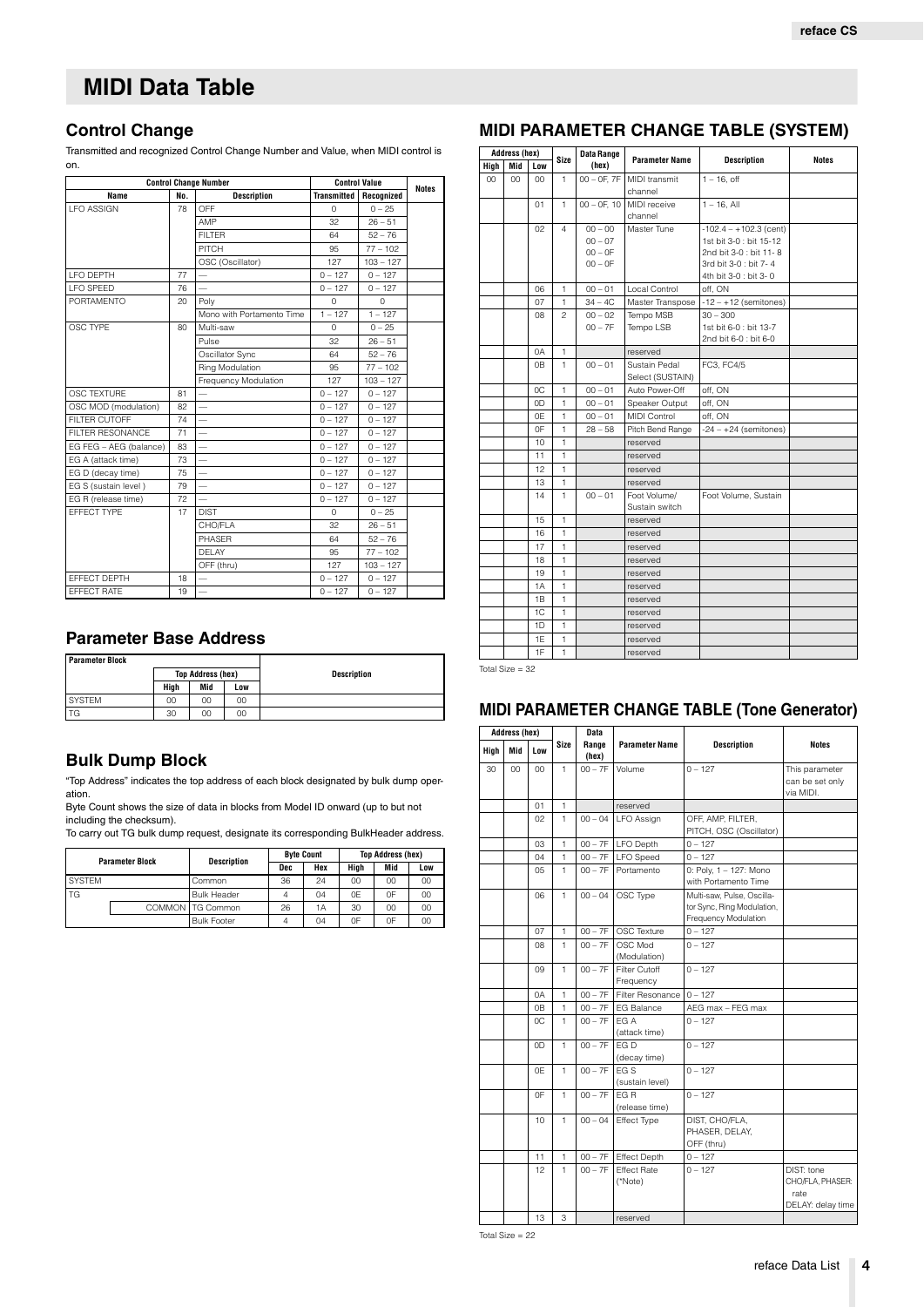Date : 31-MAR-2016

# <span id="page-4-0"></span>**MIDI Implementation Chart**

YAMAHA

[ Mobile Mini Keyboard ]

|                                                                                                                                                                                                                                                                    |                                                     | Model reface CS MIDI Implementation Chart                                          |                                                                                | Version : 1.1                                               |  |  |  |
|--------------------------------------------------------------------------------------------------------------------------------------------------------------------------------------------------------------------------------------------------------------------|-----------------------------------------------------|------------------------------------------------------------------------------------|--------------------------------------------------------------------------------|-------------------------------------------------------------|--|--|--|
| Function                                                                                                                                                                                                                                                           |                                                     | Transmitted                                                                        | Recognized                                                                     | Remarks                                                     |  |  |  |
| Basic<br>Channel                                                                                                                                                                                                                                                   | Default<br>Changed                                  | $\mathbf{1}$<br>$1 - 16$                                                           | $1 - 16$<br>$1 - 16$                                                           |                                                             |  |  |  |
| Mode                                                                                                                                                                                                                                                               | Default<br>Messages<br>Altered                      | 3<br>X<br>**************                                                           | $\mathbf 1$<br>$1 - 4$ (m=1)<br>$*2$<br>X                                      |                                                             |  |  |  |
| Note<br>Number : True voice                                                                                                                                                                                                                                        |                                                     | $24 - 108$<br>**************                                                       | $0 - 127$<br>$0 - 127$                                                         | Transpose                                                   |  |  |  |
| Velocity                                                                                                                                                                                                                                                           | Note ON<br>Note OFF                                 | $\circ$ 9nH, v=1-127<br>$x$ 9nH, $v=0$                                             | $o v=1-127$<br>X                                                               |                                                             |  |  |  |
| After<br>Touch                                                                                                                                                                                                                                                     | Key's<br>Ch's                                       | X<br>Х                                                                             | X<br>Х                                                                         |                                                             |  |  |  |
| Pitch Bend                                                                                                                                                                                                                                                         |                                                     | $\circlearrowright$                                                                | $\circlearrowright$                                                            |                                                             |  |  |  |
| Control<br>Change                                                                                                                                                                                                                                                  | 1<br>7<br>11<br>64<br>$17 - 20$<br>$71 - 83$        | X<br>X<br>$*3$<br>$\circ$<br>$*4$<br>$\circ$<br>$*1$<br>$\circ$<br>$*1$<br>$\circ$ | $\circ$<br>$\circ$<br>$\circ$<br>$\circ$<br>$*1$<br>$\circ$<br>$*1$<br>$\circ$ | Modulation Wheel<br>Main Volume<br>Expression<br>Sustain Sw |  |  |  |
| Prog<br>Change :                                                                                                                                                                                                                                                   | True #                                              | X<br>**************                                                                | X<br>X                                                                         |                                                             |  |  |  |
| System Exclusive                                                                                                                                                                                                                                                   |                                                     | $\circlearrowright$                                                                | $\circlearrowright$                                                            |                                                             |  |  |  |
| Common                                                                                                                                                                                                                                                             | : Song Pos.<br>: Song Sel.<br>: Tune                | X<br>X<br>X                                                                        | X<br>$\mathsf{X}$<br>X                                                         |                                                             |  |  |  |
| System : Clock<br>Real Time : Commands                                                                                                                                                                                                                             |                                                     | $\circ$<br>$\circ$                                                                 | $\circ$<br>$\circ$                                                             |                                                             |  |  |  |
| Aux<br>Mes- : All Notes OFF<br>sages: Active Sense<br>: Reset                                                                                                                                                                                                      | : All Sound Off<br>Reset All Cntrls<br>Local ON/OFF | X<br>X<br>X<br>X<br>$\circ$<br>X                                                   | 0(120, 126, 127)<br>0(121)<br>X<br>$0(123 - 125)$<br>$\circ$<br>X              |                                                             |  |  |  |
| Notes:*1 Transmitted and recognized if MIDI control mode is on.<br>*2 "m" is always treated as "1" regardless of its actual value.<br>*3 Transmitted if Foot Volume / Sustain switch is Foot Volume.<br>*4 Transmitted if Foot Volume / Sustain switch is Sustain. |                                                     |                                                                                    |                                                                                |                                                             |  |  |  |

|  |  | Mode 1 : OMNI ON , POLY |  |  | Mode 2 : OMNI ON , MONO |  | o : Yes |
|--|--|-------------------------|--|--|-------------------------|--|---------|
|  |  | Mode 3 : OMNI OFF, POLY |  |  | Mode 4 : OMNI OFF, MONO |  | x : No  |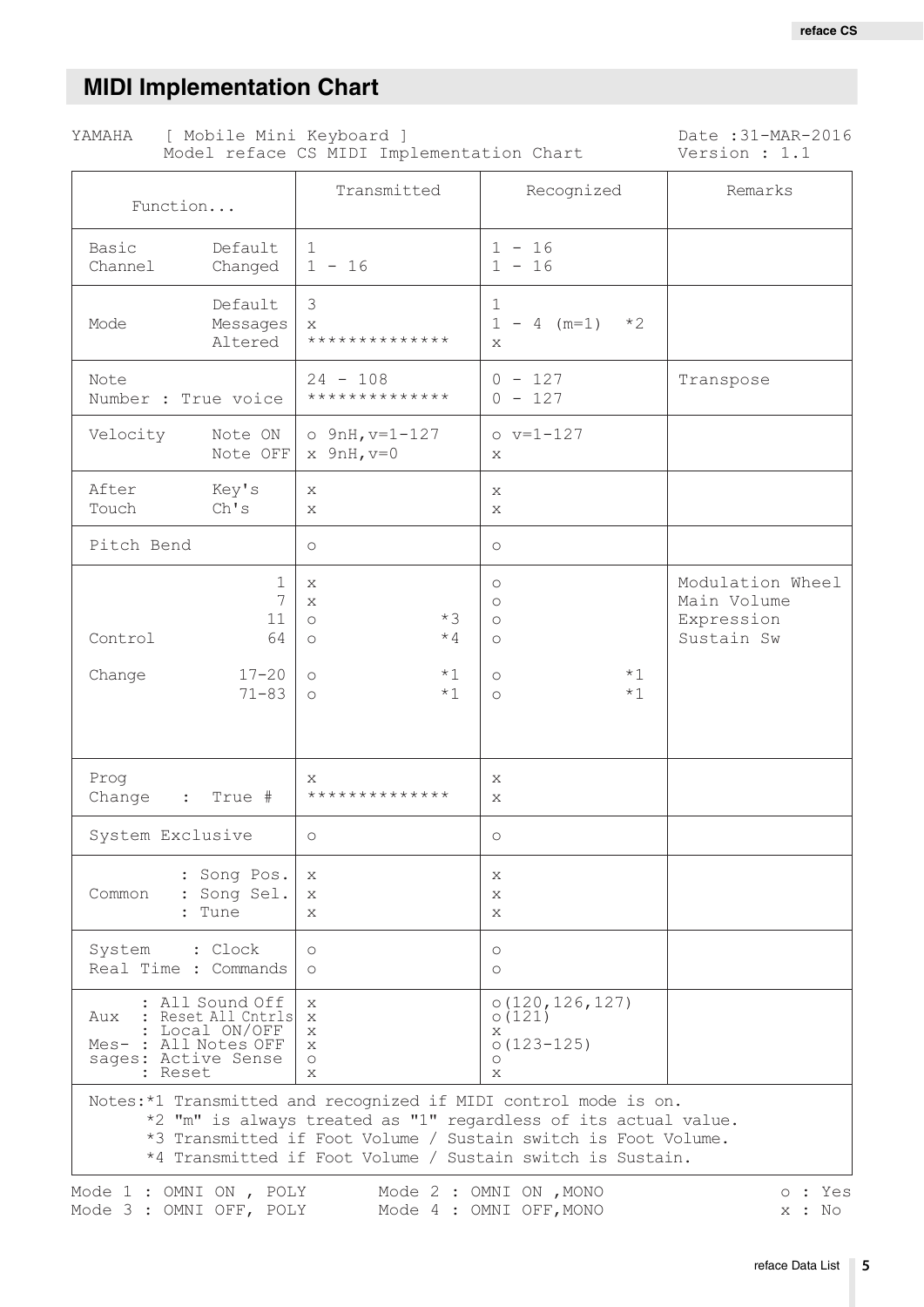#### <span id="page-5-1"></span><span id="page-5-0"></span>**(1) Coverage**

The specifications described herein specify transmission and reception of MIDI data of the reface DX.

#### **(2) Compliance**

The specifications described herein comply to the following standards: • MIDI 1.0

### **(3) TRANSMIT/RECEIVE DATA**

### **(3-1) CHANNEL VOICE MESSAGES**

| (3-1-1) NOTE OFF                                      |         |                                                               |                                                                                           |  |  |  |  |  |
|-------------------------------------------------------|---------|---------------------------------------------------------------|-------------------------------------------------------------------------------------------|--|--|--|--|--|
| <b>STATUS</b><br>NOTE No.<br>VELOCTTY<br>Receive only |         | Okkkkkk<br>0vvvvvvv                                           | $1000$ nnnn $(8nH)$ $n = 0 - 15$ CHANNEL NUMBER<br>$k = 0$ (C-2) - 127 (G8)<br>v: ignored |  |  |  |  |  |
| (3-1-2) NOTE ON/OFF                                   |         |                                                               |                                                                                           |  |  |  |  |  |
| <b>STATUS</b><br>NOTE NUMBER<br>VELOCITY              | NOTE ON | Okkkkkkk<br>$0$ vvvvvv $(v \neq 0)$<br>NOTE OFF 0vvvvvvv(v=0) | $1001$ nnnn $(9nH)$ $n = 0 - 15$ CHANNEL NUMBER<br>$k = 0$ (C-2) - 127 (G8)               |  |  |  |  |  |
| (3-1-3) CONTROL CHANGE                                |         |                                                               |                                                                                           |  |  |  |  |  |

| <b>STATUS</b>               | 1011nnnn (BnH) |  |  | $n = 0 - 15$ CHANNEL NUMBER |  |
|-----------------------------|----------------|--|--|-----------------------------|--|
| CONTROL NUMBER              | Occoccoc       |  |  |                             |  |
| CONTROL VALUE               | Ovvvvvvv       |  |  |                             |  |
|                             |                |  |  |                             |  |
| *TRANSMITTED CONTROL NUMBER |                |  |  |                             |  |
| SUSTAIN SWITCH<br>$= 64$    |                |  |  | $: v = 0 - 127$             |  |

\*1 When Sustain is set to "FC4/5," operating the foot switch transmits only values of 0 (off) or 127 (on).

c = 64 SUSTAIN SWITCH ; v = 0 - 127 \*1

| *RECEIVED CONTROL NUMBER |  |          |                   |  |  |  |  |  |                 |
|--------------------------|--|----------|-------------------|--|--|--|--|--|-----------------|
|                          |  | $c = 1$  | MODIJI.ATTON      |  |  |  |  |  | $: v = 0 - 127$ |
|                          |  | $c = 7$  | <b>VOLUME</b>     |  |  |  |  |  | $; v = 0 - 127$ |
|                          |  | $c = 11$ | <b>EXPRESSION</b> |  |  |  |  |  | $: v = 0 - 127$ |
|                          |  | $c = 64$ | SUSTAIN SWITCH    |  |  |  |  |  | $; v = 0 - 127$ |

When MIDI Control Mode is turned on, Control Change numbers are assigned in order that voice parameter changes made using controllers on the front panel can be controlled via MIDI. See the following Control Change Table.

#### (3-1-4) PROGRAM CHANGE

| <b>STATUS</b>  | 1100nnnn (CnH)         | $n = 0 - 15$ CHANNEL NUMBER |
|----------------|------------------------|-----------------------------|
| PROGRAM NUMBER | Oppppppp               | $p = 0 - 31$                |
|                | Bank1-1  8             | $0 - 7$                     |
|                | $Rank2-1$ $\ldots$ $R$ | $8 - 15$                    |
|                | Bank3-1  8             | $16 - 23$                   |
|                | Bank4-1  8             | $24 - 31$                   |
|                |                        |                             |

#### (3-1-5) PITCH BEND CHANGE

| <b>STATUS</b> | 1110nnnn (EnH) | $n = 0 - 15$ CHANNEL NUMBER |
|---------------|----------------|-----------------------------|
| <b>LSB</b>    | Ovvvvvvv       | PITCH REND CHANGE LSB       |
| MSR           | Ovvvvvvv       | PITCH BEND CHANGE MSB       |

#### **(3-2) CHANNEL MODE MESSAGES**

| STATUS         | 1011nnnn (BnH) |  | $n = 0 - 15$ CHANNEL NUMBER   |
|----------------|----------------|--|-------------------------------|
| CONTROL NUMBER | Occoccoc       |  | $C = \text{CONTROI}$ , NIMBER |
| CONTROL VALUE  | Ovvvvvvv       |  | $v =$ DATA VALUE              |

#### $(3-2-1)$  ALL SOUND OFF (CONTROL NUMBER = 78H, DATA VALUE = 0)

All the sounds currently played including the channel messages such as note-on and hold-on in a certain chan-nel are muted when receiving this message.

 $(3-2-2)$  RESET ALL CONTROLLERS (CONTROL NUMBER = 79H, DATA VALUE = 0)

| Resets the values set for the following controllers. |               |  |  |  |  |  |  |  |  |
|------------------------------------------------------|---------------|--|--|--|--|--|--|--|--|
| PITCH BEND CHANGE                                    | 0 (center)    |  |  |  |  |  |  |  |  |
| MODIJI ATTON                                         | 0 (minimum)   |  |  |  |  |  |  |  |  |
| <b>EXPRESSION</b>                                    | 127 (maximum) |  |  |  |  |  |  |  |  |
| SUSTAIN SWITCH                                       | $0$ (off)     |  |  |  |  |  |  |  |  |

### (3-2-3) ALL NOTE OFF (CONTROL NUMBER = 7BH , DATA VALUE = 0) All the notes currently set to on in certain channel(s) are muted when receiving this message. However, if Sustain is on, notes will continue sounding until these are turned off.

- (3-2-4) OMNI MODE OFF (CONTROL NUMBER = 7CH , DATA VALUE = 0) Performs the same function as when receiving ALL NOTES OFF. Sets RECEIVE CHANNEL to channel 1.
- (3-2-5) OMNI MODE ON (CONTROL NUMBER = 7DH , DATA VALUE = 0) Performs the same function as when receiving ALL NOTES OFF. Sets RECEIVE CHANNEL to all.
- $(3-2-6)$  MONO (CONTROL NUMBER = 7EH, DATA VALUE =  $0..16$ ) Performs the same function as when receiving ALL SOUNDS OFF. Sets MONO/POLY to mono-full.
- $(3-2-7)$  POLY (CONTROL NUMBER = 7FH, DATA VALUE = 0) Performs the same function as when receiving ALL SOUNDS OFF. Sets MONO/POLY to poly.

|                         | (3-3-1) ACTIVE SENSING                                                                                                                              |                            |                                                                                                                                                                                                                                                                                             |
|-------------------------|-----------------------------------------------------------------------------------------------------------------------------------------------------|----------------------------|---------------------------------------------------------------------------------------------------------------------------------------------------------------------------------------------------------------------------------------------------------------------------------------------|
|                         | STATUS                                                                                                                                              |                            | 11111110 (FEH)                                                                                                                                                                                                                                                                              |
|                         | Transmitted at every 200 msec.<br>Once this code is received, the instrument starts sensing.<br>the sounds currently played is forcibly turned off. |                            | When no status nor data is received for over approximately 350 ms, MIDI receiving buffer will be cleared, and                                                                                                                                                                               |
|                         | (3-3-2) TIMING CLOCK                                                                                                                                |                            |                                                                                                                                                                                                                                                                                             |
|                         | <b>STATUS</b>                                                                                                                                       |                            | 11111000 (F8H)                                                                                                                                                                                                                                                                              |
|                         | to the internal clock.                                                                                                                              |                            | When received via MIDI IN or USB-MIDI IN, the instrument automatically switches to external synchronization.<br>If no signal is received for 3 seconds, it switches back to the internal clock.                                                                                             |
| (3-3-3) START           |                                                                                                                                                     |                            |                                                                                                                                                                                                                                                                                             |
|                         | <b>STATUS</b>                                                                                                                                       |                            | 11111010 (FAH)                                                                                                                                                                                                                                                                              |
| (3-3-4) CONTINUE        |                                                                                                                                                     |                            |                                                                                                                                                                                                                                                                                             |
|                         | <b>STATUS</b><br>Receive only                                                                                                                       |                            | 11111011 (FBH)                                                                                                                                                                                                                                                                              |
| (3-3-5) STOP            |                                                                                                                                                     |                            |                                                                                                                                                                                                                                                                                             |
|                         | <b>STATUS</b>                                                                                                                                       |                            | 11111100 (FCH)                                                                                                                                                                                                                                                                              |
|                         | (3-4) SYSTEM EXCLUSIVE MESSAGE                                                                                                                      |                            |                                                                                                                                                                                                                                                                                             |
|                         | (3-4-1) UNIVERSAL NON REALTIME MESSAGE                                                                                                              |                            |                                                                                                                                                                                                                                                                                             |
|                         | (3-4-1-1) IDENTITY REQUEST (Receive only)                                                                                                           |                            |                                                                                                                                                                                                                                                                                             |
|                         | FOH 7EH OnH O6H O1H F7H                                                                                                                             |                            | ("n" = Device No. However, this instrument receives under "omni.")                                                                                                                                                                                                                          |
|                         | (3-4-1-2) IDENTITY REPLY (Transmit only)                                                                                                            |                            |                                                                                                                                                                                                                                                                                             |
|                         |                                                                                                                                                     |                            | FOH 7EH 7FH 06H 02H 43H 00H 41H 53H 06H 00H 00H 00H 7FH F7H                                                                                                                                                                                                                                 |
|                         | (3-4-2) PARAMETER CHANGE                                                                                                                            |                            |                                                                                                                                                                                                                                                                                             |
|                         | 11110000                                                                                                                                            | FOH                        | Exclusive status                                                                                                                                                                                                                                                                            |
|                         | 01000011<br>$0001$ nnnn                                                                                                                             | 43H<br>1nH                 | YAMAHA ID<br>Device Number                                                                                                                                                                                                                                                                  |
|                         | 01111111                                                                                                                                            | 7FH                        | Group Number High                                                                                                                                                                                                                                                                           |
|                         | 00011100                                                                                                                                            | 1 CH                       | Group Number Low                                                                                                                                                                                                                                                                            |
|                         | 00000101                                                                                                                                            | 05H                        | Model ID                                                                                                                                                                                                                                                                                    |
|                         | $0$ aaaaaaa                                                                                                                                         |                            | aaaaaaa Address High                                                                                                                                                                                                                                                                        |
|                         | Oaaaaaaa                                                                                                                                            | aaaaaaa                    | Address Mid                                                                                                                                                                                                                                                                                 |
|                         | Oaaaaaaa                                                                                                                                            | aaaaaaa                    | Address Low                                                                                                                                                                                                                                                                                 |
|                         | 0ddddddd                                                                                                                                            | bbbbbbb                    | Data                                                                                                                                                                                                                                                                                        |
| $\mathbf{L}$            | 11110111                                                                                                                                            | H.<br>F7H                  | End of Exclusive                                                                                                                                                                                                                                                                            |
|                         |                                                                                                                                                     |                            | For parameters with data size of 2 or more, the appropriate number of data bytes will be transmitted.                                                                                                                                                                                       |
|                         | See the following MIDI Data Table for Address.                                                                                                      |                            |                                                                                                                                                                                                                                                                                             |
| (3-4-3) BULK DUMP       | 11110000                                                                                                                                            | FOH                        | Exclusive status                                                                                                                                                                                                                                                                            |
|                         | 01000011                                                                                                                                            | 43H                        | YAMAHA ID                                                                                                                                                                                                                                                                                   |
|                         | 0000nnnn                                                                                                                                            | 0nH                        | Device Number                                                                                                                                                                                                                                                                               |
|                         | 01111111                                                                                                                                            | 7FH                        | Group Number High                                                                                                                                                                                                                                                                           |
|                         | 00011100                                                                                                                                            | 1 CH                       | Group Number Low                                                                                                                                                                                                                                                                            |
|                         | 0bbbbbbb                                                                                                                                            | bbbbbbb                    | Byte Count                                                                                                                                                                                                                                                                                  |
|                         | 0bbbbbb                                                                                                                                             | bbbbbbb                    | Byte Count                                                                                                                                                                                                                                                                                  |
|                         | 00000101                                                                                                                                            | 05H                        | Model ID                                                                                                                                                                                                                                                                                    |
|                         | <b>Oaaaaaaa</b>                                                                                                                                     |                            | aaaaaaa Address High                                                                                                                                                                                                                                                                        |
|                         | Oaaaaaaa                                                                                                                                            |                            | aaaaaaa Address Mid                                                                                                                                                                                                                                                                         |
|                         | Oaaaaaaa                                                                                                                                            |                            | aaaaaaa Address Low<br>Data                                                                                                                                                                                                                                                                 |
| $\circ$<br>$\mathbf{I}$ |                                                                                                                                                     | $^{\circ}$<br>$\mathbb{L}$ |                                                                                                                                                                                                                                                                                             |
|                         | Occccccc                                                                                                                                            |                            | ccccccc Check-sum                                                                                                                                                                                                                                                                           |
|                         | 11110111                                                                                                                                            | F7H                        | End of Exclusive                                                                                                                                                                                                                                                                            |
|                         | Data and Check sum itself are added.                                                                                                                |                            | See the following BULK DUMP Table for Address and Byte Count.<br>Byte Count shows the size of data in blocks from Model ID onward (up to but not including the checksum).<br>The Check sum is the value that results in a value of 0 for the lower 7 bits when the Model ID, Start Address, |
|                         | (3-4-4) DUMP REQUEST                                                                                                                                |                            |                                                                                                                                                                                                                                                                                             |
|                         | 11110000                                                                                                                                            | FOH                        | Exclusive status                                                                                                                                                                                                                                                                            |
|                         | 01000011                                                                                                                                            | 43H                        | YAMAHA ID                                                                                                                                                                                                                                                                                   |
|                         | $0010$ nnnn                                                                                                                                         | 2nH                        | Device Number                                                                                                                                                                                                                                                                               |
|                         | 01111111                                                                                                                                            | $7$ FH                     | Group Number High                                                                                                                                                                                                                                                                           |
|                         | 00011100                                                                                                                                            | 1 CH                       | Group Number Low                                                                                                                                                                                                                                                                            |
|                         | 00000101                                                                                                                                            | 05H                        | Model ID                                                                                                                                                                                                                                                                                    |
|                         | Oaaaaaaa                                                                                                                                            |                            | aaaaaaa Address High                                                                                                                                                                                                                                                                        |
|                         | Oaaaaaaa                                                                                                                                            |                            | aaaaaaa Address Mid                                                                                                                                                                                                                                                                         |

0aaaaaaa aaaaaaa Address Low 11110111 F7H End of Exclusive See the following DUMP REQUEST Table for Address and Byte Count.

**(3-3) SYSTEM REAL TIME MESSAGES**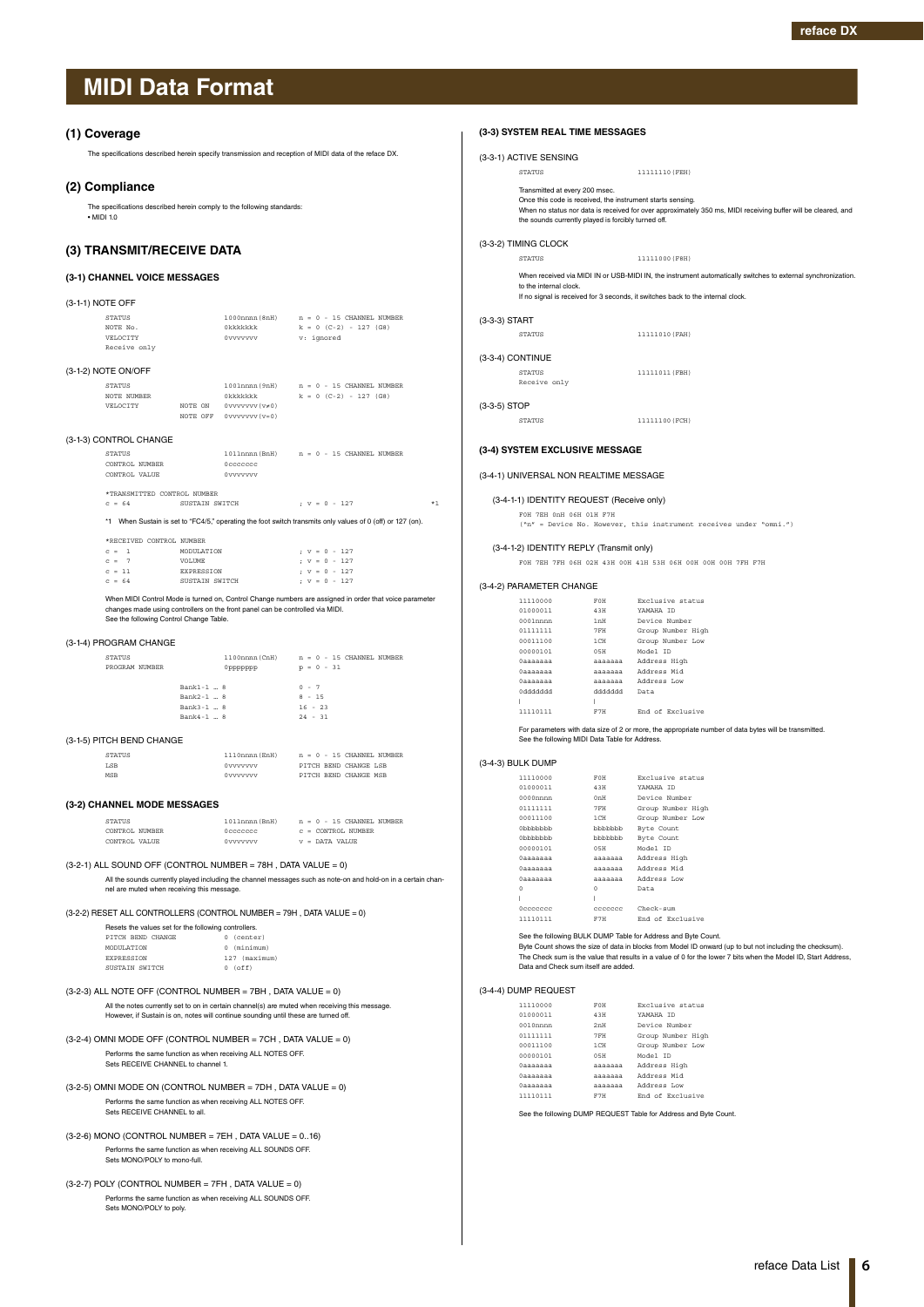### (3-4-5) PARAMETER REQUEST

| 11110000    | FOH     | Exclusive status  |
|-------------|---------|-------------------|
| 01000011    | 43H     | YAMAHA TD         |
| $0011$ nnnn | 3mH     | Device Number     |
| 01111111    | 7FH     | Group Number High |
| 00011100    | $1$ CH  | Group Number Low  |
| 00000101    | 0.5H    | Model ID          |
| 0aaaaaaa    | aaaaaaa | Address High      |
| 0aaaaaaa    | aaaaaaa | Address Mid       |
| 0aaaaaaa    | aaaaaaa | Address Low       |
| 11110111    | F7H     | End of Exclusive  |

**(4) SYSTEM OVERVIEW (Keyboard (KBD), Looper Play/Rec (LPR PLAY/REC) and Tone Generator (TG))**

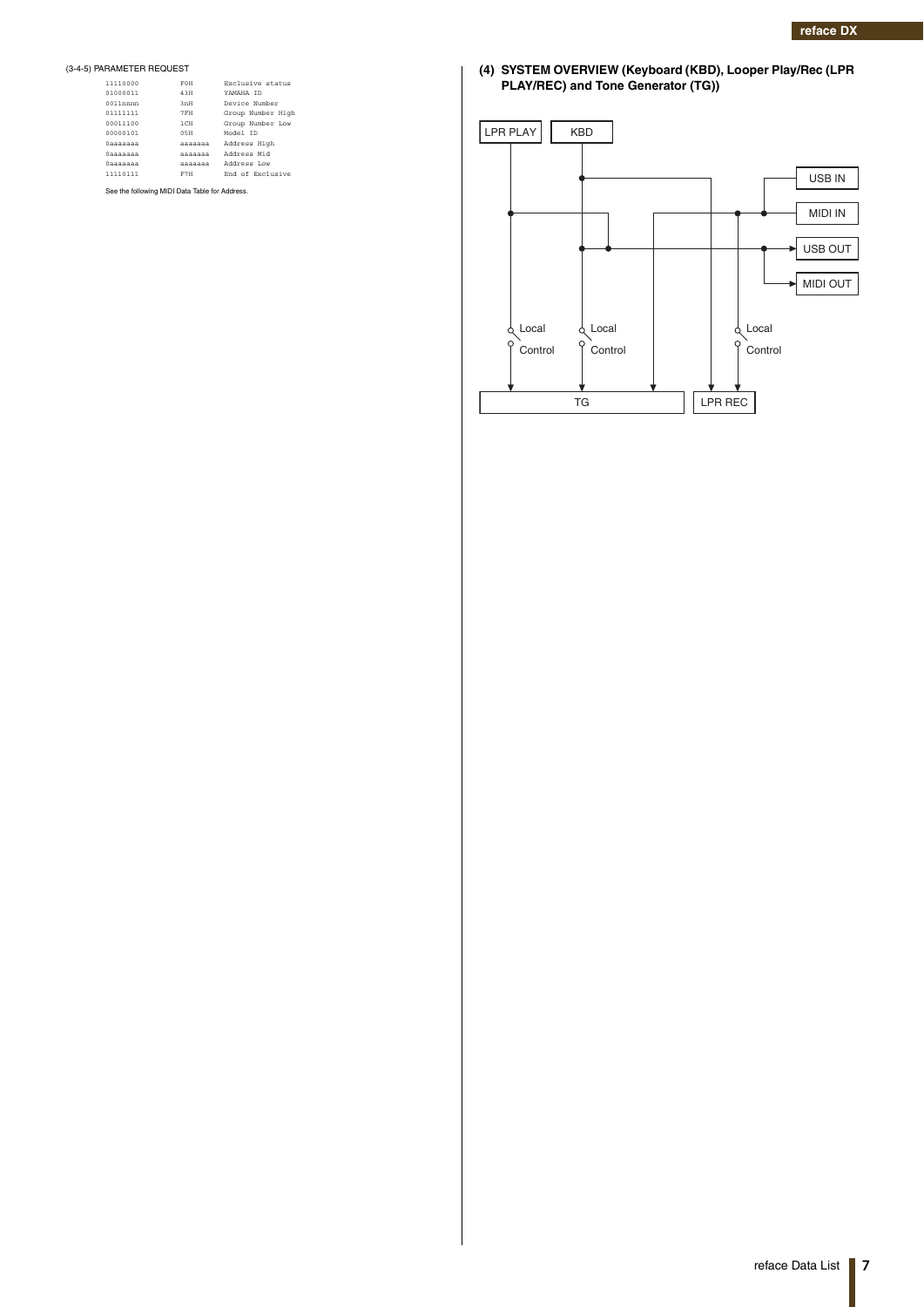### <span id="page-7-0"></span>**Control Change**

Transmitted and recognized Control Change Number and Value, when MIDI control is on.

|                                 |     | <b>Control Change Number</b> |                    | <b>Control Value</b> |              |  |
|---------------------------------|-----|------------------------------|--------------------|----------------------|--------------|--|
| Name                            | No. | <b>Description</b>           | <b>Transmitted</b> | Recognized           | <b>Notes</b> |  |
| ALGO (algorithm)                | 80  | ALGO <sub>1</sub>            | 0                  | $0 - 11$             |              |  |
|                                 |     | ALGO <sub>2</sub>            | 12                 | $12 - 21$            |              |  |
|                                 |     | ALGO <sub>3</sub>            | 23                 | $22 - 32$            |              |  |
|                                 |     | ALGO 4                       | 35                 | $33 - 42$            |              |  |
|                                 |     | ALGO <sub>5</sub>            | 46                 | $43 - 53$            |              |  |
|                                 |     | ALGO <sub>6</sub>            | 58                 | $54 - 64$            |              |  |
|                                 |     | ALGO <sub>7</sub>            | 69                 | $65 - 74$            |              |  |
|                                 |     | ALGO <sub>8</sub>            | 81                 | $75 - 85$            |              |  |
|                                 |     | ALGO <sub>9</sub>            | 92                 | $86 - 95$            |              |  |
|                                 |     | ALGO 10                      | 104                | $96 - 106$           |              |  |
|                                 |     | ALGO 11                      | 115                | $107 - 116$          |              |  |
|                                 |     | ALGO 12                      | 127                | $117 - 127$          |              |  |
| OP1 LEVEL (output level)        | 85  |                              | $0 - 127$          | $0 - 127$            |              |  |
|                                 | 86  |                              | $0 - 127$          | $0 - 127$            |              |  |
| OP1 FB (feedback level)         |     |                              |                    |                      |              |  |
| OP1 FB (feedback type)          | 87  | sawtooth                     | $\mathbf 0$        | $0 - 63$             |              |  |
|                                 |     | square                       | 127                | $64 - 127$           |              |  |
| OP1 FREQ MODE                   | 88  | frequency/ratio (Ratio)      | 0                  | $0 - 63$             |              |  |
|                                 |     | fixed freq/Hz (Fixed)        | 127                | $64 - 127$           |              |  |
| OP1 FREQ RATIO/FREQ<br>(coarse) | 89  |                              | $0 - 31$           | $0 - 31$             |              |  |
| OP1 FREQ RATIO/FREQ             | 90  | $\equiv$                     | $0 - 99$           | $0 - 99$             |              |  |
| (fine)                          |     |                              |                    |                      |              |  |
| OP2 LEVEL (output level)        | 102 |                              | $0 - 127$          | $0 - 127$            |              |  |
| OP2 FB (feedback level)         | 103 |                              | $0 - 127$          | $0 - 127$            |              |  |
| OP2 FB (feedback type)          | 104 | sawtooth                     | 0                  | $0 - 63$             |              |  |
|                                 |     | square                       | 127                | $64 - 127$           |              |  |
| OP2 FREQ MODE                   | 105 | frequency/ratio (Ratio)      | 0                  | $0 - 63$             |              |  |
|                                 |     | fixed freq/Hz (Fixed)        | 127                | $64 - 127$           |              |  |
| OP2 FREQ RATIO/FREQ             | 106 |                              | $0 - 31$           | $0 - 31$             |              |  |
| (coarse)                        |     |                              |                    |                      |              |  |
| OP2 FREQ RATIO/FREQ<br>(fine)   | 107 |                              | $0 - 99$           | $0 - 99$             |              |  |
| OP3 LEVEL (output level)        | 108 |                              | $0 - 127$          | $0 - 127$            |              |  |
| OP3 FB (feedback level)         | 109 |                              | $0 - 127$          | $0 - 127$            |              |  |
| OP3 FB (feedback type)          | 110 | sawtooth                     | $\circ$            | $0 - 63$             |              |  |
|                                 |     | square                       | 127                | $64 - 127$           |              |  |
| OP3 FREQ MODE                   | 111 | frequency/ratio (Ratio)      | $\circ$            | $0 - 63$             |              |  |
|                                 |     | fixed freq/Hz (Fixed)        | 127                | $64 - 127$           |              |  |
| OP3 FREQ RATIO/FREQ             | 112 |                              | $0 - 31$           | $0 - 31$             |              |  |
| (coarse)                        |     |                              |                    |                      |              |  |
| OP3 FREQ RATIO/FREQ             | 113 | $\overline{\phantom{0}}$     | $0 - 99$           | $0 - 99$             |              |  |
| (fine)                          |     |                              |                    |                      |              |  |
| OP4 LEVEL (output level)        | 114 |                              | $0 - 127$          | $0 - 127$            |              |  |
| OP4 FB (feedback level)         | 115 |                              | $0 - 127$          | $0 - 127$            |              |  |
| OP4 FB (feedback type)          | 116 | sawtooth                     | 0                  | $0 - 63$             |              |  |
|                                 |     | square                       | 127                | $64 - 127$           |              |  |
| OP4 FREQ MODE                   | 117 | frequency/ratio (Ratio)      | 0                  | $0 - 63$             |              |  |
|                                 |     | fixed freq/Hz (Fixed)        | 127                | $64 - 127$           |              |  |
| OP4 FREQ RATIO/FREQ             | 118 |                              | $0 - 31$           | $0 - 31$             |              |  |
| (coarse)                        |     |                              |                    |                      |              |  |
| OP4 FREQ RATIO/FREQ             | 119 |                              | $0 - 99$           | $0 - 99$             |              |  |
| (fine)                          |     |                              |                    |                      |              |  |

## **Parameter Base Address**

| <b>Parameter Block</b> |                          |     |     |                               |
|------------------------|--------------------------|-----|-----|-------------------------------|
|                        | <b>Top Address (hex)</b> |     |     | <b>Description</b>            |
|                        | Hiah                     | Mid | Low |                               |
| <b>SYSTEM</b>          | 00                       | 00  | 00  |                               |
| <b>VOICE COMMON</b>    | 30                       | 00  | 00  |                               |
| <b>VOICE OPERATOR</b>  | 31                       | op  | 00  | op: operator number (00 - 03) |

## **Bulk Dump Block**

"Top Address" indicates the top address of each block designated by bulk dump operation.

Byte Count shows the size of data in blocks from Model ID onward (up to but not including the checksum).

The Block from the Bulk Header to the Bulk Footer of the Voice can be received regardless their order.

They can be received even if all of them are not transmitted. They cannot be received if the irrelevant Block is included.

To carry out VOICE bulk dump request, designate its corresponding BulkHeader address.

|               | <b>Parameter Block</b> | Description         | <b>Byte Count</b> |     | <b>Top Address (hex)</b> |     |     |
|---------------|------------------------|---------------------|-------------------|-----|--------------------------|-----|-----|
|               |                        |                     | Dec               | Hex | High                     | Mid | Low |
| <b>SYSTEM</b> |                        | Common              | 36                | 24  | 00                       | 00  | 00  |
| <b>VOICE</b>  |                        | <b>Bulk Header</b>  | 4                 | 04  | 0E                       | 0F  | 00  |
|               |                        | COMMON Voice Common | 42                | 2A  | 30                       | 00  | 00  |
|               | Operator               | Operator 1          | 32                | 20  | 31                       | CO  | 00  |
|               |                        |                     |                   |     |                          |     |     |
|               |                        | Operator 4          |                   |     |                          | 03  |     |
|               |                        | <b>Bulk Footer</b>  | 4                 | 04  | 0F                       | 0F  | 00  |

## **MIDI PARAMETER CHANGE TABLE (SYSTEM)**

|      | Address (hex) |        | Size           | Data Range     |                                   |                          | <b>Notes</b> |
|------|---------------|--------|----------------|----------------|-----------------------------------|--------------------------|--------------|
| High | Mid           | Low    |                | (hex)          | <b>Parameter Name</b>             | <b>Description</b>       |              |
| 00   | $00\,$        | $00\,$ | $\mathbf{1}$   | $00 - 0F. 7F$  | MIDI transmit                     | $1 - 16$ , off           |              |
|      |               |        |                |                | channel (TR CH)                   |                          |              |
|      |               | 01     | $\mathbf{1}$   | $00 - 0F$ , 10 | MIDI receive                      | $1 - 16$ . All           |              |
|      |               |        |                |                | channel (RV CH)                   |                          |              |
|      |               | 02     | $\overline{4}$ | $00 - 00$      | Master Tune                       | $-102.4 - +102.3$ (cent) |              |
|      |               |        |                | $00 - 07$      |                                   | 1st bit 3-0 : bit 15-12  |              |
|      |               |        |                | $00 - 0F$      |                                   | 2nd bit 3-0 : bit 11-8   |              |
|      |               |        |                | $00 - 0F$      |                                   | 3rd bit 3-0 : bit 7-4    |              |
|      |               | 06     | 1              |                | Local Control                     | 4th bit 3-0 : bit 3-0    |              |
|      |               |        |                | $00 - 01$      | (CONTROL)                         | off, ON                  |              |
|      |               | 07     | $\mathbf{1}$   | $34 - 4C$      | Master Transpose                  | $-12 - +12$ (semitones)  |              |
|      |               | 08     | $\overline{a}$ | $00 - 02$      | Tempo MSB                         | $30 - 300$               |              |
|      |               |        |                | $00 - 7F$      | Tempo LSB                         | 1st bit 6-0 : bit 13-7   |              |
|      |               |        |                |                |                                   | 2nd bit 6-0 : bit 6-0    |              |
|      |               | 0A     | $\mathbf{1}$   | $00 - 3F$      | <b>LCD Contrast</b><br>(CONTRAST) | $0 - 63$                 |              |
|      |               | 0B     | $\mathbf{1}$   | $00 - 01$      | Sustain Pedal                     | FC3, FC4/5               |              |
|      |               |        |                |                | Select (SUSTAIN)                  |                          |              |
|      |               | 0C     | $\mathbf{1}$   | $00 - 01$      | Auto Power-Off<br>(AUTO P.OFF)    | off. ON                  |              |
|      |               | 0D     | $\mathbf{1}$   | $00 - 01$      | Speaker Output<br>(SP)            | off, ON                  |              |
|      |               | 0E     | $\mathbf{1}$   | $00 - 01$      | MIDI Control<br>(CONTROL)         | off, ON                  |              |
|      |               | 0F     | $\mathbf{1}$   |                | reserved                          |                          |              |
|      |               | 10     | $\mathbf{1}$   |                | reserved                          |                          |              |
|      |               | 11     | 1              |                | reserved                          |                          |              |
|      |               | 12     | 1              |                | reserved                          |                          |              |
|      |               | 13     | $\mathbf{1}$   |                | reserved                          |                          |              |
|      |               | 14     | $\mathbf{1}$   |                | reserved                          |                          |              |
|      |               | 15     | $\mathbf{1}$   |                | reserved                          |                          |              |
|      |               | 16     | 1              |                | reserved                          |                          |              |
|      |               | 17     | 1              |                | reserved                          |                          |              |
|      |               | 18     | $\mathbf{1}$   |                | reserved                          |                          |              |
|      |               | 19     | $\mathbf{1}$   |                | reserved                          |                          |              |
|      |               | 1A     | 1              |                | reserved                          |                          |              |
|      |               | 1B     | $\mathbf{1}$   |                | reserved                          |                          |              |
|      |               | 1C     | $\mathbf{1}$   |                | reserved                          |                          |              |
|      |               | 1D     | $\mathbf{1}$   |                | reserved                          |                          |              |
|      |               | 1E     | 1              |                | reserved                          |                          |              |
|      |               | 1F     | $\mathbf{1}$   |                | reserved                          |                          |              |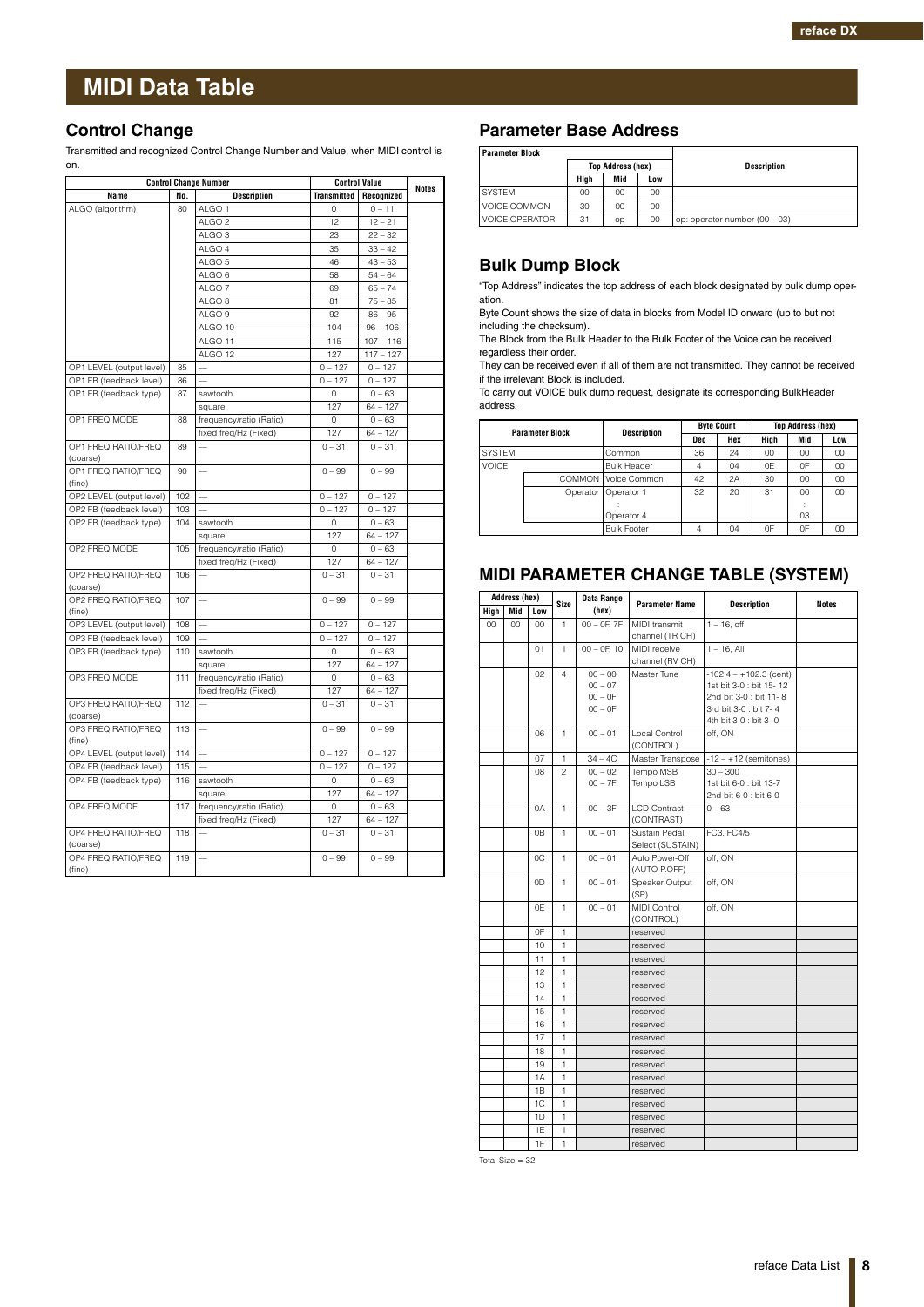## **MIDI PARAMETER CHANGE TABLE (VOICE Common)**

|      | <b>Address (hex)</b> | Data     |              |                        |                                          |                                                                                                                                                                   |                                                                                               |
|------|----------------------|----------|--------------|------------------------|------------------------------------------|-------------------------------------------------------------------------------------------------------------------------------------------------------------------|-----------------------------------------------------------------------------------------------|
| High | Mid                  | Low      | Size         | Range<br>(hex)         | <b>Parameter Name</b>                    | <b>Description</b>                                                                                                                                                | <b>Notes</b>                                                                                  |
| 30   | 00                   | 00       | 1            | $20 - 7E$              | Voice Name1                              | 32 - 126 (ASCII)                                                                                                                                                  |                                                                                               |
|      |                      | 01       | 1            | $20 - 7E$              | Voice Name2                              | 32 - 126 (ASCII)                                                                                                                                                  |                                                                                               |
|      |                      | 02<br>03 | 1<br>1       | $20 - 7E$<br>$20 - 7E$ | Voice Name3<br>Voice Name4               | 32 - 126 (ASCII)<br>32 - 126 (ASCII)                                                                                                                              |                                                                                               |
|      |                      | 04       | 1            | $20 - 7E$              | Voice Name5                              | 32 - 126 (ASCII)                                                                                                                                                  |                                                                                               |
|      |                      | 05       | 1            | $20 - 7E$              | Voice Name6                              | 32 - 126 (ASCII)                                                                                                                                                  |                                                                                               |
|      |                      | 06       | 1            | $20 - 7E$              | Voice Name7                              | 32 - 126 (ASCII)                                                                                                                                                  |                                                                                               |
|      |                      | 07       | 1            | $20 - 7E$              | Voice Name8                              | 32 - 126 (ASCII)                                                                                                                                                  |                                                                                               |
|      |                      | 08<br>09 | 1<br>1       | $20 - 7E$<br>$20 - 7E$ | Voice Name9<br>Voice Name10              | 32 - 126 (ASCII)<br>32 - 126 (ASCII)                                                                                                                              |                                                                                               |
|      |                      | 0A       | 1            |                        | reserved                                 |                                                                                                                                                                   |                                                                                               |
|      |                      | 0B       | 1            |                        | reserved                                 |                                                                                                                                                                   |                                                                                               |
|      |                      | 0C       | $\mathbf{1}$ | $28 - 58$              | Transpose (TP)                           | $-24 - +24$ (semitones)                                                                                                                                           |                                                                                               |
|      |                      | 0D       | 1            | $00 - 02$              | Part Mode                                | poly (POLY), Mono-                                                                                                                                                | MONO-FULL:                                                                                    |
|      |                      |          |              |                        |                                          | Full (MONO-FULL),<br>Mono-Legato<br>(MONO-LGATO)                                                                                                                  | applied to all notes<br>MONO-LGATO:<br>applied only to<br>notes played legato                 |
|      |                      | 0E       | $\mathbf{1}$ | $00 - 7F$              | Portamento                               |                                                                                                                                                                   |                                                                                               |
|      |                      |          |              |                        | Time (PORTA)                             |                                                                                                                                                                   |                                                                                               |
|      |                      | 0F       | 1            | $28 - 58$              | Pitch Bend                               | $-24 - +24$                                                                                                                                                       |                                                                                               |
|      |                      | 10       | 1            | $00 - 0B$              | Range (PB)<br>Algorithm (ALGO)           | (semitones)<br>ALGO 1 - 12                                                                                                                                        |                                                                                               |
|      |                      | 11       | 1            | $00 - 06$              | <b>LFO</b> Wave                          | sine (SIN),                                                                                                                                                       |                                                                                               |
|      |                      |          |              |                        | (WAVE)                                   | triangle (TRI),<br>sawtooth up (SAW U),<br>sawtooth down (SAW D),<br>square (SQ),<br>sample & hold 8 (S&H8),<br>sample & hold (S&H)                               |                                                                                               |
|      |                      | 12       | $\mathbf{1}$ | $00 - 7F$              | <b>LFO</b> Speed                         | $0 - 127$                                                                                                                                                         |                                                                                               |
|      |                      | 13       | $\mathbf{1}$ | $00 - 7F$              | (SPEED)<br><b>LFO Delay</b><br>(DELAY)   | $0 - 127$                                                                                                                                                         |                                                                                               |
|      |                      | 14       | 1            | $00 - 7F$              | LFO Pitch Modu-<br>lation Depth<br>(PMD) | $0$ (no LFO) $-$<br>127 (max)                                                                                                                                     |                                                                                               |
|      |                      | 15       | 1            | $00 - 7F$              | Pitch EG Rate 1<br>(PITCH EG Rate)       | $0$ (slow) $- 127$ (fast)                                                                                                                                         |                                                                                               |
|      |                      | 16       | 1            | $00 - 7F$              | Pitch EG Rate 2<br>(PITCH EG Rate)       | $0$ (slow) $-127$ (fast)                                                                                                                                          |                                                                                               |
|      |                      | 17       | 1            | $00 - 7F$              | Pitch EG Rate 3<br>(PITCH EG Rate)       | $0$ (slow) $- 127$ (fast)                                                                                                                                         |                                                                                               |
|      |                      | 18       | 1            | $00 - 7F$              | Pitch EG Rate 4<br>(PITCH EG Rate)       | $0$ (slow) $- 127$ (fast)                                                                                                                                         |                                                                                               |
|      |                      | 19       | 1            | $10 - 70$              | Pitch EG Level 1<br>(PITCH EG Level)     | $-48$ ( $-4$ octave) $-$<br>$+48 (+4 octave)$                                                                                                                     |                                                                                               |
|      |                      | 1A       | 1            | $10 - 70$              | Pitch EG Level 2<br>(PITCH EG Level)     | $-48$ ( $-4$ octave) $-$<br>$+48 (+4 octave)$                                                                                                                     |                                                                                               |
|      |                      | 1B       | 1            | $10 - 70$              | Pitch EG Level 3<br>(PITCH EG Level)     | $-48$ ( $-4$ octave) $-$<br>$+48 (+4 octave)$                                                                                                                     |                                                                                               |
|      |                      | 1C       | 1            | $10 - 70$              | Pitch EG Level 4                         | $-48$ ( $-4$ octave) $-$                                                                                                                                          |                                                                                               |
|      |                      | 1D       | 1.           | $00 - 07$              | (PITCH EG Level)<br>Effect 1 Type        | $+48 (+4 octave)$<br>thru (THRU),<br>distortion (DIST),<br>touch wah (T.WAH),<br>chorus (CHO),<br>flanger (FLA),<br>phaser (PHA),<br>delay (DLY),<br>reverb (REV) |                                                                                               |
|      |                      | 1E       | 1            | $00 - 7F$              | Effect 1 Parame-<br>ter 1 (*Note)        | $0 - 127$                                                                                                                                                         | DRIVE: distortion<br>SENS: touch wah<br>DEPTH: chorus,<br>flanger, phaser,<br>delay, reverb   |
|      |                      | 1F       | $\mathbf{1}$ | $00 - 7F$              | Effect 1 Parame-<br>ter 2 (*Note)        | $0 - 127$                                                                                                                                                         | TONE: distortion<br>REZ: touch wah<br>RATE: chorus,<br>flanger, phaser<br>TIME: delay, reverb |
|      |                      | 20       | $\mathbf{1}$ | $00 - 07$              | Effect 2 Type                            | thru (THRU),<br>distortion (DIST),<br>touch wah (T.WAH),<br>chorus (CHO),<br>flanger (FLA),<br>phaser (PHA),<br>delay (DLY),<br>reverb (REV)                      |                                                                                               |
|      |                      | 21       | 1            | $00 - 7F$              | Effect 2 Parame-<br>ter 1 (*Note)        | $0 - 127$                                                                                                                                                         | DRIVE: distortion<br>SENS: touch wah<br>DEPTH: chorus,<br>flanger, phaser,<br>delay, reverb   |
|      |                      | 22       | 1            | $00 - 7F$              | Effect 2 Parame-<br>ter 2 (*Note)        | $0 - 127$                                                                                                                                                         | TONE: distortion<br>REZ: touch wah<br>RATE: chorus,<br>flanger, phaser<br>TIME: delay, reverb |
|      |                      | 23       | 3            |                        | reserved                                 |                                                                                                                                                                   |                                                                                               |
|      |                      |          |              |                        |                                          |                                                                                                                                                                   |                                                                                               |

# **MIDI PARAMETER CHANGE TABLE (Operator)**

op = operator number 00 – 03 (hex) OP1 – OP4

|      | <b>Address (hex)</b><br>Mid<br>Low |                | <b>Data</b>  |                |                                                                                                  |                                                                                   |              |
|------|------------------------------------|----------------|--------------|----------------|--------------------------------------------------------------------------------------------------|-----------------------------------------------------------------------------------|--------------|
| Hiah |                                    |                | Size         | Range<br>(hex) | <b>Parameter Name</b>                                                                            | <b>Description</b>                                                                | <b>Notes</b> |
| 31   | op                                 | 00             | 1            | $00 - 01$      | OP ON-OFF (OP)                                                                                   | off, ON                                                                           |              |
|      | op                                 | 01             | 1            | $00 - 7F$      | OP EG Rate 1                                                                                     | $0$ (slow) $-127$ (fast)                                                          |              |
|      | op                                 | 02             | 1            | $00 - 7F$      | OP EG Rate 2                                                                                     | $0$ (slow) $- 127$ (fast)                                                         |              |
|      | op                                 | 03             | 1            | $00 - 7F$      | OP EG Rate 3                                                                                     | $0$ (slow) $- 127$ (fast)                                                         |              |
|      | op                                 | 04             | 1            | $00 - 7F$      | OP EG Rate 4                                                                                     | $0$ (slow) $-127$ (fast)                                                          |              |
|      | op                                 | 05             | 1            | $00 - 7F$      | OP EG Level 1                                                                                    | $0$ (no output) $-$<br>127 (max)                                                  |              |
|      | op                                 | 06             | 1            | $00 - 7F$      | OP EG Level 2                                                                                    | $0$ (no output) -<br>127 (max)                                                    |              |
|      | op                                 | 07             | $\mathbf{1}$ | $00 - 7F$      | OP EG Level 3                                                                                    | $0$ (no output) $-$<br>127 (max)                                                  |              |
|      | op                                 | 08             | $\mathbf{1}$ | $00 - 7F$      | OP EG Level 4                                                                                    | $0$ (no output) $-$<br>127 (max)                                                  |              |
|      | op                                 | 09             | 1            | $00 - 7F$      | OP EG Keyboard<br>Rate Scaling<br>(KSC-R)                                                        | $0 - 127$                                                                         |              |
|      | op                                 | 0A             | $\mathbf{1}$ | $00 - 7F$      | OP Keyboard Level<br>Scaling Left Depth<br>(KSC-Level)                                           | 0 (flat: no variation) -<br>127 (max)                                             |              |
|      | op                                 | 0 <sub>B</sub> | $\mathbf{1}$ | $00 - 7F$      | OP Keyboard Level<br>0 (flat: no variation) -<br>Scaling Right Depth<br>127 (max)<br>(KSC-Level) |                                                                                   |              |
|      | op                                 | 0C             | 1            | $00 - 03$      | OP Keyboard Level<br>Scaling Left Curve<br>(KSC-Level)                                           | -linear (-LIN),<br>-exponential (-EXP),<br>+exponential (+EXP),<br>+linear (+LIN) |              |
|      | op                                 | 0D             | 1            | $00 - 03$      | OP Keyboard Level<br>Scaling Right Curve<br>(KSC-Level)                                          | -linear (-LIN),<br>-exponential (-EXP),<br>+exponential (+EXP),<br>+linear (+LIN) |              |
|      | op                                 | 0E             | $\mathbf{1}$ | $00 - 7F$      | OP LFO AMD Depth<br>(LFO AMD)                                                                    | 0 (no amplitude) -<br>127 (max)                                                   |              |
|      | op                                 | 0F             | 1            | $00 - 01$      | OP LFO PMD ON/<br>OFF (LFO PMD On/<br>Off)                                                       | off, ON                                                                           |              |
|      | op                                 | 10             | $\mathbf{1}$ | $00 - 01$      | OP PEG ON/OFF<br>(PITCH EG On/Off)                                                               | off, ON                                                                           |              |
|      | op                                 | 11             | $\mathbf{1}$ | $00 - 7F$      | OP Level Velocity<br>Sensitivity (VEL.S)                                                         | 0 (no touch response) -<br>127 (max)                                              |              |
|      | op                                 | 12             | $\mathbf{1}$ | $00 - 7F$      | OP Level Output<br>Level (LEVEL)                                                                 | $0 - 127$                                                                         |              |
|      | op                                 | 13             | $\mathbf{1}$ | $00 - 7F$      | OP Level Feedback<br>Level (FB)                                                                  | $0 - 127$                                                                         |              |
|      | op                                 | 14             | 1            | $00 - 01$      | OP Level Feedback<br>Type (FB)                                                                   | sawtooth, square                                                                  |              |
|      | op                                 | 15             | $\mathbf{1}$ | $00 - 01$      | OP Freq. Mode<br>(MODE)                                                                          | frequency/ratio (Ratio),<br>fixed freq/Hz (Fixed)                                 |              |
|      | op                                 | 16             | 1            | $00 - 1F$      | OP Freq. Coarse<br>(RATIO/FREQ)                                                                  |                                                                                   |              |
|      | op                                 | 17             | 1            | $00 - 63$      | OP Freq. Fine<br>(RATIO/FREQ)                                                                    |                                                                                   |              |
|      | op                                 | 18             | $\mathbf{1}$ | $00 - 7F$      | OP Freq, Detune<br>(DTUNE)                                                                       | $-64 - +63$                                                                       |              |
|      | op                                 | 19             | 3            |                | reserved                                                                                         |                                                                                   |              |

Total Size = 28

# **Program Change Number**

| Program No. | Description      | <b>Notes</b> |
|-------------|------------------|--------------|
| $0 - 7$     | Bank 1-1 - 1-8   |              |
| $8 - 15$    | Bank 2-1 - 2-8   |              |
| $16 - 23$   | Bank $3-1-3-8$   |              |
| $24 - 31$   | Bank $4-1 - 4-8$ |              |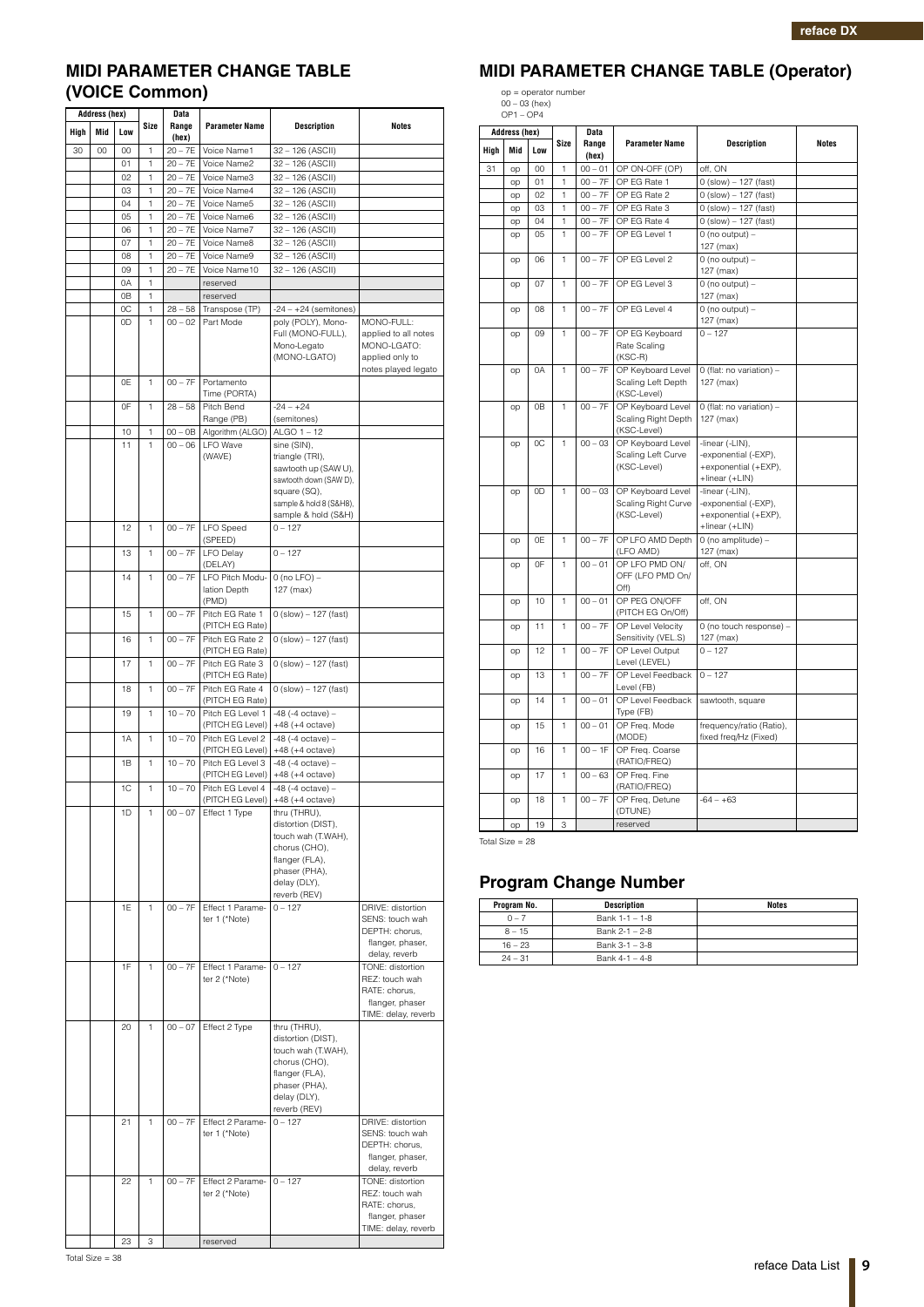# <span id="page-9-0"></span>**MIDI Implementation Chart**

| YAMAHA | [ Mobile Mini Keyboard ] | Model reface DX MIDI Implementation Chart | Date: 20-FEB-2015<br>Version : 1.0 |
|--------|--------------------------|-------------------------------------------|------------------------------------|
|        |                          |                                           |                                    |

| Function                                                                                                              | Transmitted                                                                | Recognized                                                                                                            | Remarks                                                     |
|-----------------------------------------------------------------------------------------------------------------------|----------------------------------------------------------------------------|-----------------------------------------------------------------------------------------------------------------------|-------------------------------------------------------------|
| Basic<br>Default<br>Channel<br>Changed                                                                                | 1<br>$1 - 16$                                                              | $1 - 16$<br>$1 - 16$                                                                                                  | Memorized                                                   |
| Default<br>Mode<br>Messages<br>Altered                                                                                | 3<br>X<br>**************                                                   | $\mathbf 1$<br>$1 - 4$ (m=1)<br>$*2$<br>X                                                                             |                                                             |
| Note<br>Number : True voice                                                                                           | $24 - 108$<br>**************                                               | $0 - 127$<br>$0 - 127$                                                                                                | Transpose                                                   |
| Velocity<br>Note ON<br>Note OFF                                                                                       | $o$ 9nH, $v=1-127$<br>$x$ 9nH, $v=0$                                       | $o v=1-127$<br>X                                                                                                      |                                                             |
| After<br>Key's<br>Touch<br>Ch's                                                                                       | Х<br>$\mathbf{x}$                                                          | X<br>X                                                                                                                |                                                             |
| Pitch Bend                                                                                                            | $\circlearrowright$                                                        | $\circlearrowright$                                                                                                   |                                                             |
| 1<br>7<br>11<br>64<br>Control<br>$80, 85 - 90$<br>$102 - 119$<br>Change                                               | X<br>X<br>$\mathbf{x}$<br>$\bigcirc$<br>$*1$<br>$\circ$<br>$*1$<br>$\circ$ | $\circlearrowright$<br>$\circlearrowright$<br>$\circlearrowright$<br>$\circ$<br>$*1$<br>$\circ$<br>$*1$<br>$\bigcirc$ | Modulation Wheel<br>Main Volume<br>Expression<br>Sustain Sw |
| Prog<br>Change<br>$\mathbf{L}$<br>True #                                                                              | $0 0 - 31$<br>**************                                               | $0 0 - 31$<br>$0 - 31$                                                                                                |                                                             |
| System Exclusive                                                                                                      | $\circ$                                                                    | $\circ$                                                                                                               |                                                             |
| : Song Pos.<br>Common<br>: Song Sel.<br>: Tune                                                                        | X<br>Х<br>X                                                                | Χ<br>X<br>X                                                                                                           |                                                             |
| System<br>: Clock<br>Real Time : Commands                                                                             | $\circ$<br>$\circ$                                                         | $\circlearrowright$<br>$\circ$                                                                                        |                                                             |
| All Sound Off<br>Aux<br>Reset All Cntrls<br>Local ON/OFF<br>Mes-<br>: All Notes OFF<br>sages: Active Sense<br>: Reset | X<br>X<br>X<br>Х<br>$\circ$<br>X                                           | 0(120, 126, 127)<br>0(121)<br>Х<br>$0(123 - 125)$<br>О<br>X                                                           |                                                             |
| Notes:*1 Transmitted and recognized if MIDI control mode is on.                                                       |                                                                            | *2 "m" is always treated as "1" regardless of its actual value.                                                       |                                                             |

Mode 1 : OMNI ON , POLY Mode 2 : OMNI ON , MONO<br>Mode 3 : OMNI OFF, POLY Mode 4 : OMNI OFF, MONO o : Yes x : No

reface Data List | 10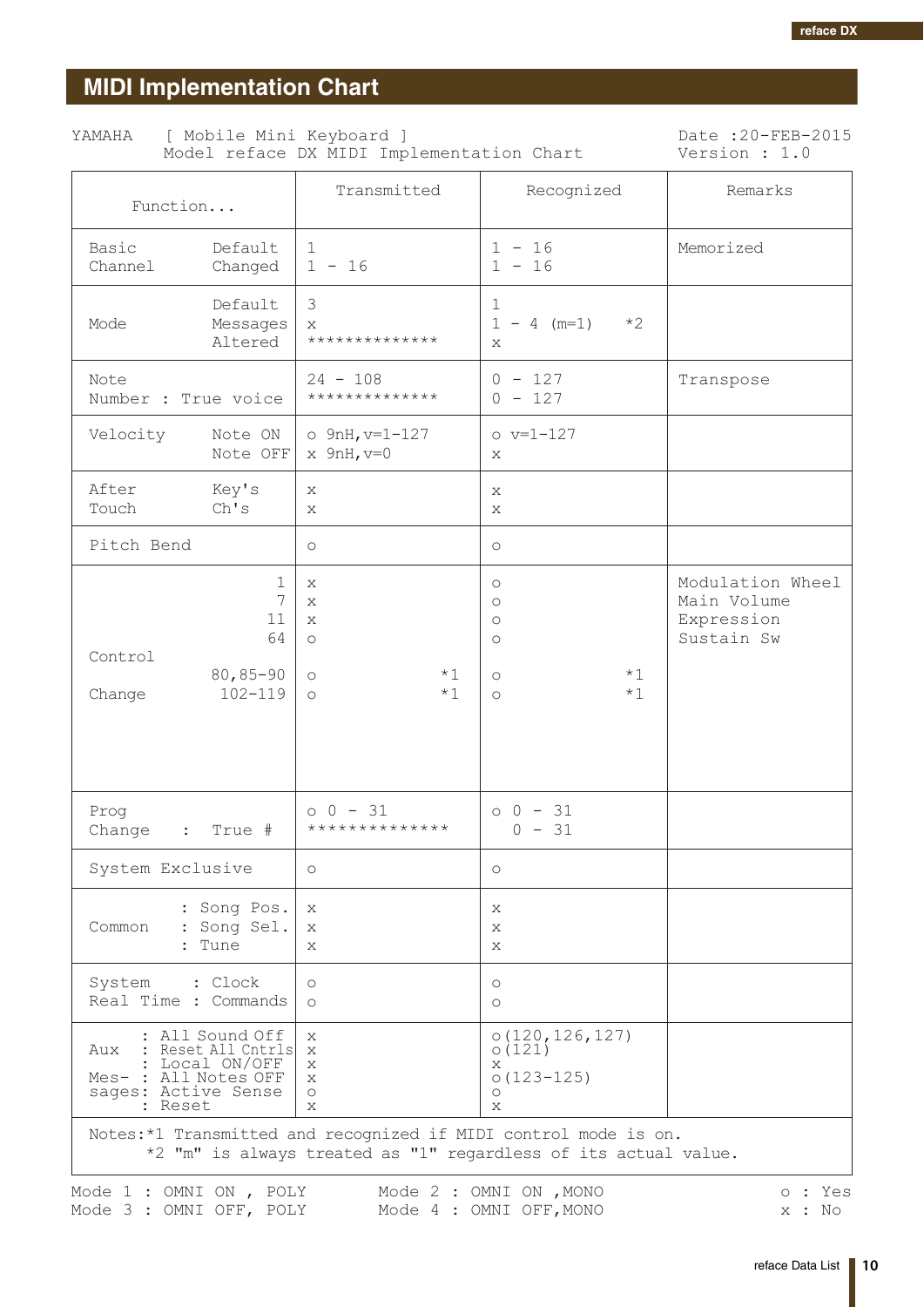#### <span id="page-10-1"></span><span id="page-10-0"></span>**(1) Coverage**

The specifications described herein specify transmission and reception of MIDI data of the reface CP.

#### **(2) Compliance**

The specifications described herein comply to the following standards:  $\cdot$  MIDI 10

### **(3) TRANSMIT/RECEIVE DATA**

#### **(3-1) CHANNEL VOICE MESSAGES**

| (3-1-1) NOTE OFF |                                                                                                               |                                                                                  |                                                                               |                                                                                                                                                                                                                                                                        |
|------------------|---------------------------------------------------------------------------------------------------------------|----------------------------------------------------------------------------------|-------------------------------------------------------------------------------|------------------------------------------------------------------------------------------------------------------------------------------------------------------------------------------------------------------------------------------------------------------------|
|                  | <b>STATUS</b><br>NOTE No.<br>VELOCTTY<br>Receive only                                                         |                                                                                  | Okkkkkkk<br>0vvvvvvv v: ignored                                               | $1000$ nnnn (8nH) $n = 0 - 15$ CHANNEL NUMBER<br>$k = 0$ (C-2) - 127 (G8)                                                                                                                                                                                              |
|                  | (3-1-2) NOTE ON/OFF                                                                                           |                                                                                  |                                                                               |                                                                                                                                                                                                                                                                        |
|                  | <b>STATUS</b><br>NOTE NUMBER<br>VELOCTTY                                                                      |                                                                                  | Okkkkkkk<br>NOTE ON $0$ vvvvvvv $(v \neq 0)$<br>NOTE OFF 0vvvvvvv (v=0)       | 1001nnnn (9nH) n = 0 - 15 CHANNEL NUMBER<br>$k = 0$ (C-2) - 127 (G8)                                                                                                                                                                                                   |
|                  | (3-1-3) CONTROL CHANGE                                                                                        |                                                                                  |                                                                               |                                                                                                                                                                                                                                                                        |
|                  | <b>STATUS</b><br>CONTROL NUMBER<br>CONTROL VALUE                                                              |                                                                                  | Occoccoc<br>0vvvvvvv                                                          | 1011nnnn (BnH) n = 0 - 15 CHANNEL NUMBER                                                                                                                                                                                                                               |
|                  | *TRANSMITTED CONTROL NUMBER                                                                                   |                                                                                  |                                                                               |                                                                                                                                                                                                                                                                        |
|                  | $C = 64$                                                                                                      | SUSTAIN SWITCH                                                                   |                                                                               | $; v = 0 - 127$<br>$*1$                                                                                                                                                                                                                                                |
|                  |                                                                                                               |                                                                                  |                                                                               | *1 When Sustain is set to "FC4/5," operating the foot switch transmits only values of 0 (off) or 127 (on).                                                                                                                                                             |
|                  | *RECEIVED CONTROL NUMBER                                                                                      |                                                                                  |                                                                               |                                                                                                                                                                                                                                                                        |
|                  | $c = 1$<br>$C = 7$<br>$c = 11$<br>$C = 64$<br>$c = 66$<br>$c = 67$<br>See the following Control Change Table. | MODIJLATION<br>VOLUME<br>EXPRESSION<br>SUSTAIN SWITCH<br>SOSTENUTO<br>SOFT PEDAL | changes made using controllers on the front panel can be controlled via MIDI. | $: v = 0 - 127$<br>$; v = 0 - 127$<br>$: v = 0 - 127$<br>$: v = 0 - 127$<br>; $v = 0 - 63 : OFF$ , $64 - 127 : ON$<br>; $v = 0 - 63 : OFF$ , $64 - 127 : ON$<br>When MIDI Control Mode is turned on, Control Change numbers are assigned in order that voice parameter |
|                  | (3-1-4) PITCH BEND CHANGE (Receive only)                                                                      |                                                                                  |                                                                               |                                                                                                                                                                                                                                                                        |

| STATUS     | 1110nnnn (EnH) |  | $n = 0 - 15$ CHANNEL NUMBER |
|------------|----------------|--|-----------------------------|
| <b>LSB</b> | Ovvvvvvv       |  | PITCH BEND CHANGE LSB       |
| MSR        | Ovvvvvvv       |  | PITCH BEND CHANGE MSB       |

#### **(3-2) CHANNEL MODE MESSAGES**

| <b>STATUS</b>  | 1011nnnn (BnH) |  |  | $n = 0 - 15$ CHANNEL NUMBER |  |
|----------------|----------------|--|--|-----------------------------|--|
| CONTROL NUMBER | Occoccoc       |  |  | $c =$ CONTROL NUMBER        |  |
| CONTROL VALUE  | Ovvvvvvv       |  |  | $v =$ DATA VALUE            |  |

 $(3-2-1)$  ALL SOUND OFF (CONTROL NUMBER = 78H, DATA VALUE = 0) All the sounds currently played including the channel messages such as note-on and hold-on in a certain channel are muted when receiving this message.

(3-2-2) RESET ALL CONTROLLERS(CONTROL NUMBER = 79H , DATA VALUE = 0)

| Resets the values set for the following controllers. |   |               |  |  |  |  |
|------------------------------------------------------|---|---------------|--|--|--|--|
| PITCH BEND CHANGE                                    |   | (center)      |  |  |  |  |
| MODULATION                                           |   | 0 (minimum)   |  |  |  |  |
| <b>EXPRESSION</b>                                    |   | 127 (maximum) |  |  |  |  |
| SUSTAIN SWITCH                                       |   | $0$ (off)     |  |  |  |  |
| SOSTENUTO SWITCH                                     |   | $0$ (off)     |  |  |  |  |
| SOFT PEDAL                                           | O | (off)         |  |  |  |  |

#### (3-2-3) ALL NOTE OFF(CONTROL NUMBER = 7BH , DATA VALUE = 0) All the notes currently set to on in certain channel(s) are muted when receiving this message. However, if Sustain or Sostenuto is on, notes will continue sounding until these are turned off.

- (3-2-4) OMNI MODE OFF (CONTROL NUMBER = 7CH , DATA VALUE = 0) Performs the same function as when receiving ALL NOTES OFF. Sets RECEIVE CHANNEL to channel 1.
- $(3-2-5)$  OMNI MODE ON  $(CONTROL$  NUMBER = 7DH, DATA VALUE = 0) Performs the same function as when receiving ALL NOTES OFF. Sets RECEIVE CHANNEL to all.
- $(3-2-6)$  MONO (CONTROL NUMBER = 7EH, DATA VALUE = 0.16) Performs the same function as when receiving ALL SOUNDS OFF.
- $(3-2-7)$  POLY (CONTROL NUMBER = 7FH, DATA VALUE = 0) Performs the same function as when receiving ALL SOUNDS OFF.

#### **(3-3) SYSTEM REAL TIME MESSAGES**

```
(3-3-1) ACTIVE SENSING
```
STATUS 11111110(FEH)

Transmitted at every 200 msec. Once this code is received, the instrument starts sensing. When no status nor data is received for over approximately 350 ms, MIDI receiving buffer will be cleared, and the sounds currently played is forcibly turned off.

#### **(3-4) SYSTEM EXCLUSIVE MESSAGE**

#### (3-4-1) UNIVERSAL NON REALTIME MESSAGE

(3-4-1-1) IDENTITY REQUEST (Receive only)

#### F0H 7EH 0nH 06H 01H F7H

("n" = Device No. However, this instrument receives under "omni.")

#### (3-4-1-2) IDENTITY REPLY (Transmit only)

F0H 7EH 7FH 06H 02H 43H 00H 41H 52H 06H 00H 00H 00H 7FH F7H

#### (3-4-2) PARAMETER CHANGE

| 11110000    | FOH              | Exclusive status  |
|-------------|------------------|-------------------|
| 01000011    | 43H              | YAMAHA TD         |
| $0001$ nnnn | 1 <sub>m</sub> H | Device Number     |
| 01111111    | 7FH              | Group Number High |
| 00011100    | $1$ CH           | Group Number Low  |
| 00000100    | 0.4H             | Model ID          |
| 0aaaaaaa    | <b>AAAAAAA</b>   | Address High      |
| 0aaaaaaa    | <b>AAAAAAA</b>   | Address Mid       |
| Одаааааа    | <b>ARRAAR</b>    | Address Low       |
| hhhhhhh 0   | hhhhhhh          | Data              |
|             |                  |                   |
| 11110111    | F7H              | End of Exclusive  |

For parameters with data size of 2 or more, the appropriate number of data bytes will be transmitted. See the following MIDI Data Table for Address.

#### (3-4-3) BULK DUMP

| 11110000              | FOH           | Exclusive status  |
|-----------------------|---------------|-------------------|
| 01000011              | 43 H          | YAMAHA TD         |
| $0000$ nnnn           | 0nH           | Device Number     |
| 01111111              | 7 FH          | Group Number High |
| 00011100              | 1 CH          | Group Number Low  |
| 0 <sub>h</sub> hhhhhh | bbbbbbb       | Byte Count        |
| 0 <sub>h</sub> hhhhhh | bbbbbb        | Byte Count        |
| 00000100              | 0.4H          | Model ID          |
| Одаааааа              | aaaaaaa       | Address High      |
| Одаааааа              | <b>ARRABA</b> | Address Mid       |
| <b>Пааааааа</b>       | AAAAAAA       | Address Low       |
| n                     | O             | Data              |
|                       | Ī             |                   |
| Occoccoc              | ceccece       | $Check-sum$       |
| 11110111              | F7H           | End of Exclusive  |
|                       |               |                   |

See the following BULK DUMP Table for Address and Byte Count.

Byte Count shows the size of data in blocks from Model ID onward (up to but not including the checksum). The Check sum is the value that results in a value of 0 for the lower 7 bits when the Model ID, Start Address, Data and Check sum itself are added.

#### (3-4-4) DUMP REQUEST

| 11110000    | FOH     | Exclusive status  |
|-------------|---------|-------------------|
| 01000011    | 43H     | YAMAHA TD         |
| $0010$ nnnn | 2nH     | Device Number     |
| 01111111    | 7FH     | Group Number High |
| 00011100    | $1$ CH  | Group Number Low  |
| 00000100    | 0.4H    | Model ID          |
| Одаааааа    | aaaaaaa | Address High      |
| Одаааааа    | aaaaaaa | Address Mid       |
| Одаааааа    | aaaaaaa | Address Low       |
| 11110111    | F7H     | End of Exclusive  |

See the following DUMP REQUEST Table for Address and Byte Count.

#### (3-4-5) PARAMETER REQUEST

| 11110000    | FOH     | Exclusive status  |
|-------------|---------|-------------------|
| 01000011    | 43H     | YAMAHA TD         |
| $0011$ nnnn | 3mH     | Device Number     |
| 01111111    | 7FH     | Group Number High |
| 00011100    | $1$ CH  | Group Number Low  |
| 00000100    | 0.4H    | Model TD          |
| Одаааааа    | aaaaaaa | Address High      |
| Одаааааа    | aaaaaaa | Address Mid       |
| Одаааааа    | aaaaaaa | Address Low       |
| 11110111    | F7H     | End of Exclusive  |
|             |         |                   |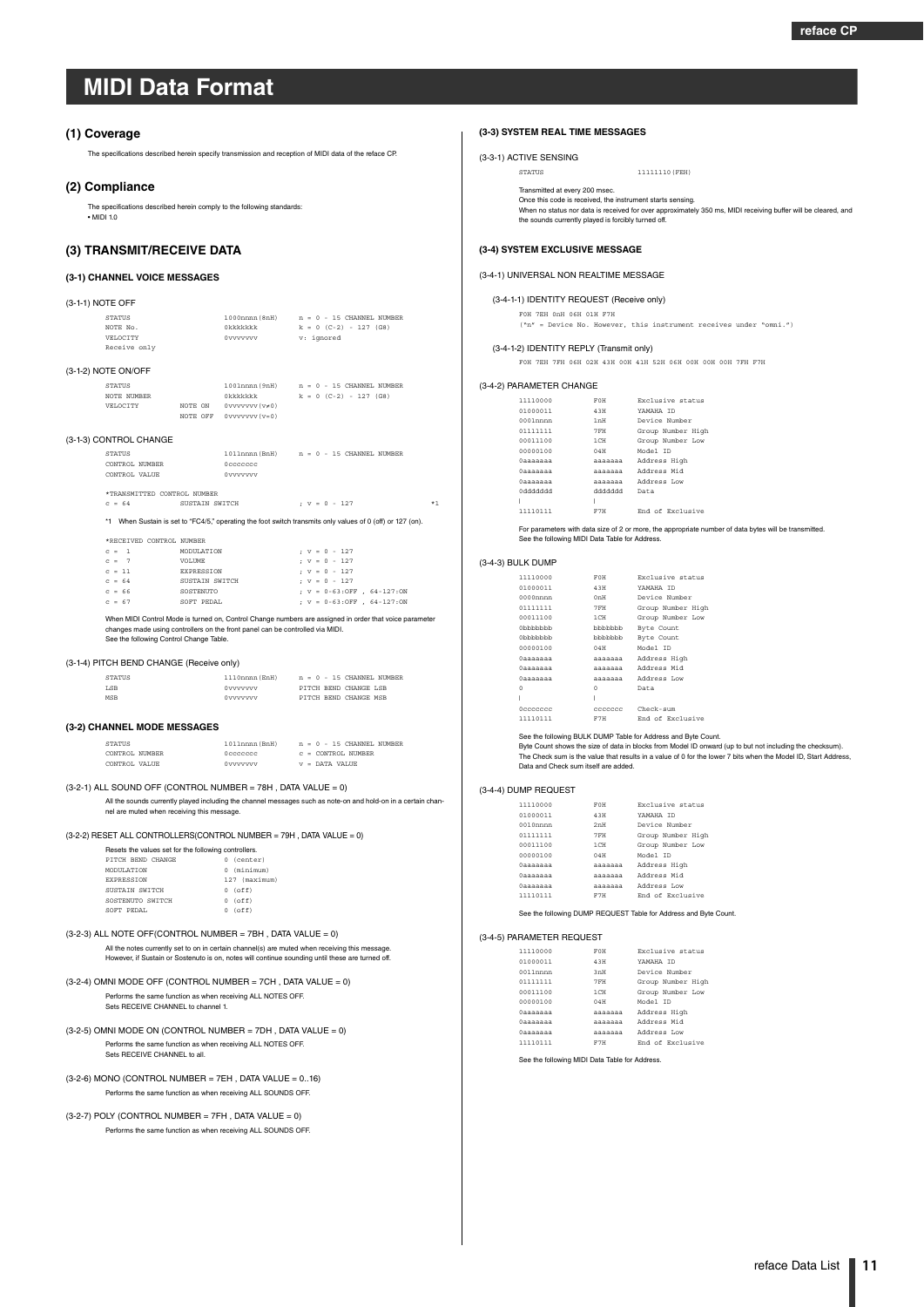#### **(4) SYSTEM OVERVIEW (Keyboard (KBD), and Tone Generator (TG))**

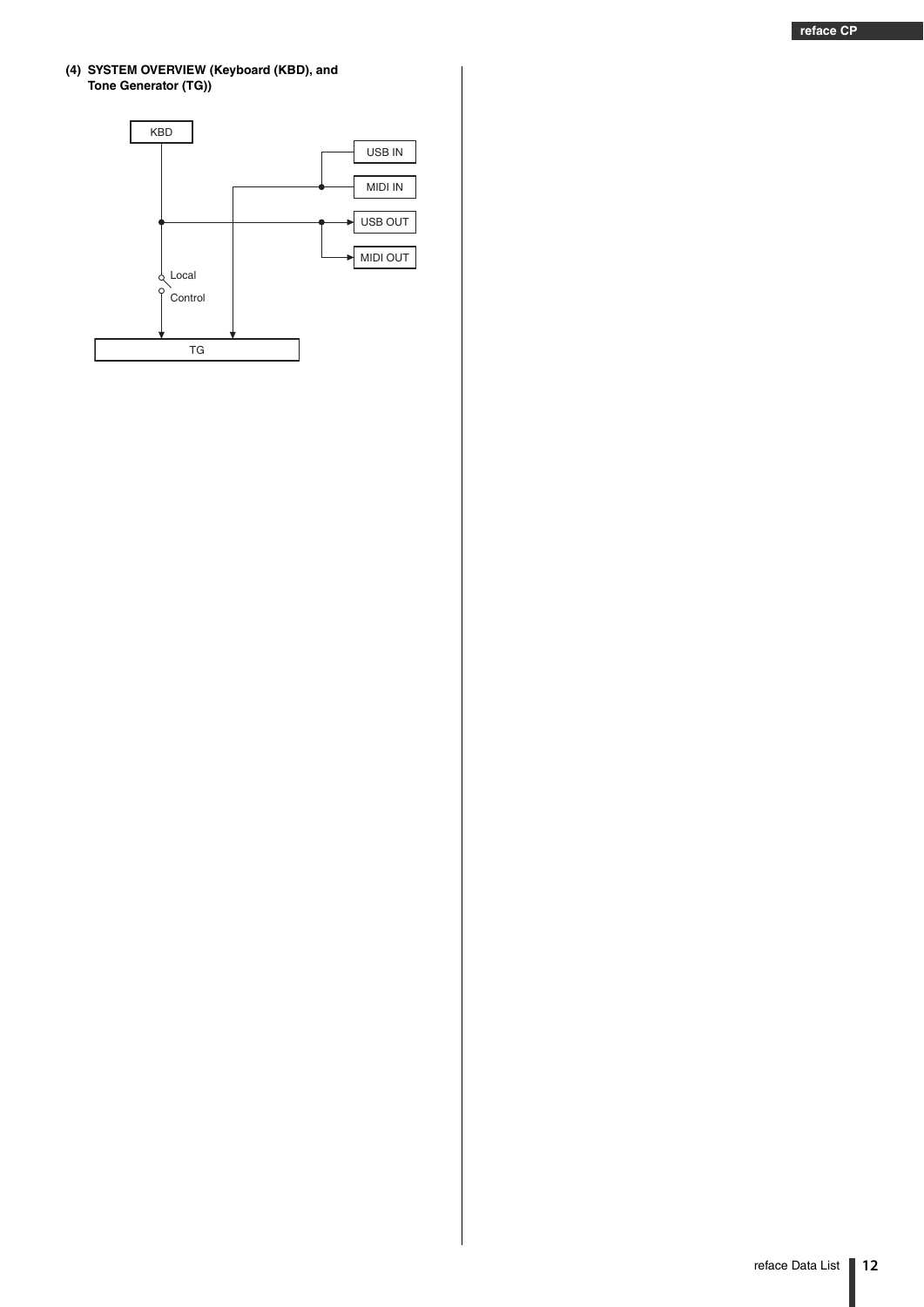### <span id="page-12-0"></span>**Control Change**

Transmitted and recognized Control Change Number and Value, when MIDI control is on.

|                                 | <b>Control Change Number</b> |                          |                    | <b>Control Value</b> |              |  |  |
|---------------------------------|------------------------------|--------------------------|--------------------|----------------------|--------------|--|--|
| No.<br>Name                     |                              | <b>Description</b>       | <b>Transmitted</b> | Recognized           | <b>Notes</b> |  |  |
| <b>TYPF</b>                     | 80                           | Rd I                     | $\cap$             | $0 - 21$             |              |  |  |
|                                 |                              | Rd II                    | 25                 | $22 - 42$            |              |  |  |
|                                 |                              | Wr                       | 51                 | $43 - 64$            |              |  |  |
|                                 |                              | Clv                      | 76                 | $65 - 85$            |              |  |  |
|                                 |                              | Toy                      | 102                | $86 - 106$           |              |  |  |
|                                 |                              | <b>CP</b>                | 127                | $107 - 127$          |              |  |  |
| <b>DRIVE</b>                    | 81                           |                          | $0 - 127$          | $0 - 127$            |              |  |  |
| TREMOLO/WAH SWITCH              | 17                           | OFF                      | $\Omega$           | $0 - 42$             |              |  |  |
|                                 |                              | <b>TREMOLO</b>           | 64                 | $43 - 85$            |              |  |  |
|                                 |                              | <b>WAH</b>               | 127                | $86 - 127$           |              |  |  |
| TREMOLO/WAH DEPTH               | 18                           | $\overline{\phantom{0}}$ | $0 - 127$          | $0 - 127$            |              |  |  |
| TREMOLO/WAH RATE                | 19                           | $\overline{\phantom{0}}$ | $0 - 127$          | $0 - 127$            |              |  |  |
| CHORUS/PHASER                   | 85                           | OFF                      | $\Omega$           | $0 - 42$             |              |  |  |
| <b>SWITCH</b>                   |                              | <b>CHORUS</b>            | 64                 | $43 - 85$            |              |  |  |
|                                 |                              | <b>PHASER</b>            | 127                | $86 - 127$           |              |  |  |
| CHORUS/PHASER<br><b>DEPTH</b>   | 86                           |                          | $0 - 127$          | $0 - 127$            |              |  |  |
| CHORUS/PHASER<br>SPEED          | 87                           |                          | $0 - 127$          | $0 - 127$            |              |  |  |
| D.DELAY/A.DELAY                 | 88                           | OFF                      | $\cap$             | $0 - 42$             |              |  |  |
| <b>SWITCH</b>                   |                              | D.DELAY                  | 64                 | $43 - 85$            |              |  |  |
|                                 |                              | A.DELAY                  | 127                | $86 - 127$           |              |  |  |
| D.DELAY/A.DELAY<br><b>DEPTH</b> | 89                           |                          | $0 - 127$          | $0 - 127$            |              |  |  |
| D.DELAY/A.DELAY TIME            | 90                           | $\overline{\phantom{0}}$ | $0 - 127$          | $0 - 127$            |              |  |  |
| <b>REVERB DEPTH</b>             | 91                           |                          | $0 - 127$          | $0 - 127$            |              |  |  |

## **Parameter Base Address**

| <b>Parameter Block</b> |      |                          |     |                    |
|------------------------|------|--------------------------|-----|--------------------|
|                        |      | <b>Top Address (hex)</b> |     | <b>Description</b> |
|                        | High | Mid                      | Low |                    |
| <b>SYSTEM</b>          | 00   | 00                       | 00  |                    |
| TG                     | 30   | 00                       | 00  |                    |

### **Bulk Dump Block**

"Top Address" indicates the top address of each block designated by bulk dump operation.

Byte Count shows the size of data in blocks from Model ID onward (up to but not including the checksum).

To carry out TG bulk dump request, designate its corresponding BulkHeader address.

| <b>Parameter Block</b> |  | Description        | <b>Byte Count</b> |     | <b>Top Address (hex)</b> |     |     |
|------------------------|--|--------------------|-------------------|-----|--------------------------|-----|-----|
|                        |  | Dec                |                   | Hex | Hiah                     | Mid | Low |
| <b>SYSTEM</b>          |  | Common             | 36                | 24  | 00                       | CO  | 00  |
| TG                     |  | <b>Bulk Header</b> | 4                 | 04  | 0F                       | 0F  | 00  |
|                        |  | COMMON   TG Common | 20                | 14  | 30                       | CO  | 00  |
|                        |  | <b>Bulk Footer</b> | 4                 | 04  | 0F                       | 0F  | 00  |

| MIDI PARAMETER CHANGE TABLE (SYSTEM) |  |  |
|--------------------------------------|--|--|
|--------------------------------------|--|--|

| <b>Address (hex)</b> |     |        |              | Data Range                                       |                                 |                                                                                                                                 |              |
|----------------------|-----|--------|--------------|--------------------------------------------------|---------------------------------|---------------------------------------------------------------------------------------------------------------------------------|--------------|
| High                 | Mid | Low    | Size         | (hex)                                            | <b>Parameter Name</b>           | <b>Description</b>                                                                                                              | <b>Notes</b> |
| 00                   | 00  | $00\,$ | 1            | $00 - 0F$ . $7F$                                 | <b>MIDI</b> transmit<br>channel | $1 - 16$ . off                                                                                                                  |              |
|                      |     | 01     | $\mathbf{1}$ | $00 - 0F$ . 10                                   | MIDI receive<br>channel         | $1 - 16$ , All                                                                                                                  |              |
|                      |     | 02     | 4            | $00 - 00$<br>$00 - 07$<br>$00 - 0F$<br>$00 - 0F$ | Master Tune                     | $-102.4 - +102.3$ (cent)<br>1st bit 3-0 : bit 15-12<br>2nd bit 3-0 : bit 11-8<br>3rd bit 3-0 : bit 7-4<br>4th bit 3-0 : bit 3-0 |              |
|                      |     | 06     | $\mathbf{1}$ | $00 - 01$                                        | Local Control                   | off, ON                                                                                                                         |              |
|                      |     | 07     | $\mathbf{1}$ | $34 - 4C$                                        | Master Trans-<br>pose           | $-12 - +12$ (semitones)                                                                                                         |              |
|                      |     | 08     | $\mathbf{1}$ |                                                  | reserved                        |                                                                                                                                 |              |
|                      |     | 09     | $\mathbf{1}$ |                                                  | reserved                        |                                                                                                                                 |              |
|                      |     | 0A     | 1            |                                                  | reserved                        |                                                                                                                                 |              |
|                      |     | 0B     | $\mathbf{1}$ | $00 - 01$                                        | Sustain Pedal<br>Select         | FC3, FC4/5                                                                                                                      |              |
|                      |     | 0C     | $\mathbf{1}$ | $00 - 01$                                        | Auto Power-Off                  | off, ON                                                                                                                         |              |
|                      |     | 0D     | $\mathbf{1}$ | $00 - 01$                                        | Speaker Output                  | off, ON                                                                                                                         |              |
|                      |     | 0E     | $\mathbf{1}$ | $00 - 01$                                        | <b>MIDI Control</b>             | off, ON                                                                                                                         |              |
|                      |     | 0F     | $\mathbf{1}$ |                                                  | reserved                        |                                                                                                                                 |              |
|                      |     | 10     | $\mathbf{1}$ |                                                  | reserved                        |                                                                                                                                 |              |
|                      |     | 11     | 1            |                                                  | reserved                        |                                                                                                                                 |              |
|                      |     | 12     | 1            |                                                  | reserved                        |                                                                                                                                 |              |
|                      |     | 13     | 1            |                                                  | reserved                        |                                                                                                                                 |              |
|                      |     | 14     | $\mathbf{1}$ |                                                  | reserved                        |                                                                                                                                 |              |
|                      |     | 15     | $\mathbf{1}$ |                                                  | reserved                        |                                                                                                                                 |              |
|                      |     | 16     | $\mathbf{1}$ |                                                  | reserved                        |                                                                                                                                 |              |
|                      |     | 17     | 1            |                                                  | reserved                        |                                                                                                                                 |              |
|                      |     | 18     | 1            |                                                  | reserved                        |                                                                                                                                 |              |
|                      |     | 19     | 1            |                                                  | reserved                        |                                                                                                                                 |              |
|                      |     | 1A     | 1            |                                                  | reserved                        |                                                                                                                                 |              |
|                      |     | 1B     | 1            |                                                  | reserved                        |                                                                                                                                 |              |
|                      |     | 1C     | 1            |                                                  | reserved                        |                                                                                                                                 |              |
|                      |     | 1D     | 1            |                                                  | reserved                        |                                                                                                                                 |              |
|                      |     | 1E     | 1            |                                                  | reserved                        |                                                                                                                                 |              |
|                      |     | 1F     | $\mathbf{1}$ |                                                  | reserved                        |                                                                                                                                 |              |

Total Size = 32

## **MIDI PARAMETER CHANGE TABLE (Tone Generator)**

| Address (hex) |     |     |                |                |                                        |                                                                               |                                                                                                    |  |  |  |  |  |  |  |  |  |  |  |  |  |  |  |  |  |  | <b>Data</b> | Parameter |  |  |
|---------------|-----|-----|----------------|----------------|----------------------------------------|-------------------------------------------------------------------------------|----------------------------------------------------------------------------------------------------|--|--|--|--|--|--|--|--|--|--|--|--|--|--|--|--|--|--|-------------|-----------|--|--|
| High          | Mid | Low | Size           | Range<br>(hex) | <b>Description</b><br>Name             |                                                                               | <b>Notes</b>                                                                                       |  |  |  |  |  |  |  |  |  |  |  |  |  |  |  |  |  |  |             |           |  |  |
| 30            | CO  | 00  | $\mathbf{1}$   | $00 - 7F$      | Volume                                 | $0 - 127$                                                                     | This parameter can<br>be set only via MIDI.                                                        |  |  |  |  |  |  |  |  |  |  |  |  |  |  |  |  |  |  |             |           |  |  |
|               |     | 01  | 1              |                | reserved                               |                                                                               |                                                                                                    |  |  |  |  |  |  |  |  |  |  |  |  |  |  |  |  |  |  |             |           |  |  |
|               |     | 02  | 1              | $00 - 05$      | Wave Type<br>(TYPE)                    | Rd I, Rd II, Wr, Clv, Toy,<br>СP                                              |                                                                                                    |  |  |  |  |  |  |  |  |  |  |  |  |  |  |  |  |  |  |             |           |  |  |
|               |     | 03  | $\mathbf{1}$   | $00 - 7F$      | Drive (DRIVE)                          | $0 - 127$                                                                     |                                                                                                    |  |  |  |  |  |  |  |  |  |  |  |  |  |  |  |  |  |  |             |           |  |  |
|               |     | 04  | $\mathbf{1}$   | $00 - 02$      | Effect 1 Type<br>(TREMOLO/<br>WAH)     | thru (middle position),<br>tremolo (TREMOLO),<br>wah (WAH)                    |                                                                                                    |  |  |  |  |  |  |  |  |  |  |  |  |  |  |  |  |  |  |             |           |  |  |
|               |     | 05  | 1              | $00 - 7F$      | Effect 1 Depth<br>(DEPTH)              | $0 - 127$                                                                     | Rd I, Rd II, CP:<br>sound is modu-<br>lated left and right<br>Wr, Clv, Toy: volume<br>is modulated |  |  |  |  |  |  |  |  |  |  |  |  |  |  |  |  |  |  |             |           |  |  |
|               |     | 06  | $\mathbf{1}$   | $00 - 7F$      | Effect 1 Rate<br>(RATE)                | $0 - 127$                                                                     | TREMOLO: speed of<br>modulation<br>WAH: resonance off-<br>set value                                |  |  |  |  |  |  |  |  |  |  |  |  |  |  |  |  |  |  |             |           |  |  |
|               |     | 07  | $\mathbf{1}$   | $00 - 02$      | Effect 2 Type<br>(CHORUS/<br>PHASER)   | thru (middle position),<br>chorus (CHORUS).<br>phaser (PHASER)                |                                                                                                    |  |  |  |  |  |  |  |  |  |  |  |  |  |  |  |  |  |  |             |           |  |  |
|               |     | 08  | $\mathbf{1}$   | $00 - 7F$      | Effect 2 Depth<br>(DEPTH)              | $0 - 127$                                                                     |                                                                                                    |  |  |  |  |  |  |  |  |  |  |  |  |  |  |  |  |  |  |             |           |  |  |
|               |     | 09  | $\mathbf{1}$   | $00 - 7F$      | Effect 2<br>Speed<br>(SPEED)           | $0 - 127$                                                                     |                                                                                                    |  |  |  |  |  |  |  |  |  |  |  |  |  |  |  |  |  |  |             |           |  |  |
|               |     | 0A  | $\mathbf{1}$   | $00 - 02$      | Effect 3 Type<br>(D.DELAY/<br>A.DELAY) | thru (middle potision),<br>Digital Delay (D.DELAY),<br>Analog Delay (A.DELAY) |                                                                                                    |  |  |  |  |  |  |  |  |  |  |  |  |  |  |  |  |  |  |             |           |  |  |
|               |     | 0B  | $\mathbf{1}$   | $00 - 7F$      | Effect 3 Depth<br>(DEPTH)              | $0 - 127$                                                                     |                                                                                                    |  |  |  |  |  |  |  |  |  |  |  |  |  |  |  |  |  |  |             |           |  |  |
|               |     | 0C  | 1              | $00 - 7F$      | Effect 3 Time<br>(TIME)                | $0 - 127$                                                                     |                                                                                                    |  |  |  |  |  |  |  |  |  |  |  |  |  |  |  |  |  |  |             |           |  |  |
|               |     | 0D  | 1              | $00 - 7F$      | Reverb Depth<br>(REVERB<br>DEPTH)      | $0 - 127$                                                                     |                                                                                                    |  |  |  |  |  |  |  |  |  |  |  |  |  |  |  |  |  |  |             |           |  |  |
|               |     | 0F  | $\mathfrak{p}$ |                | reserved                               |                                                                               |                                                                                                    |  |  |  |  |  |  |  |  |  |  |  |  |  |  |  |  |  |  |             |           |  |  |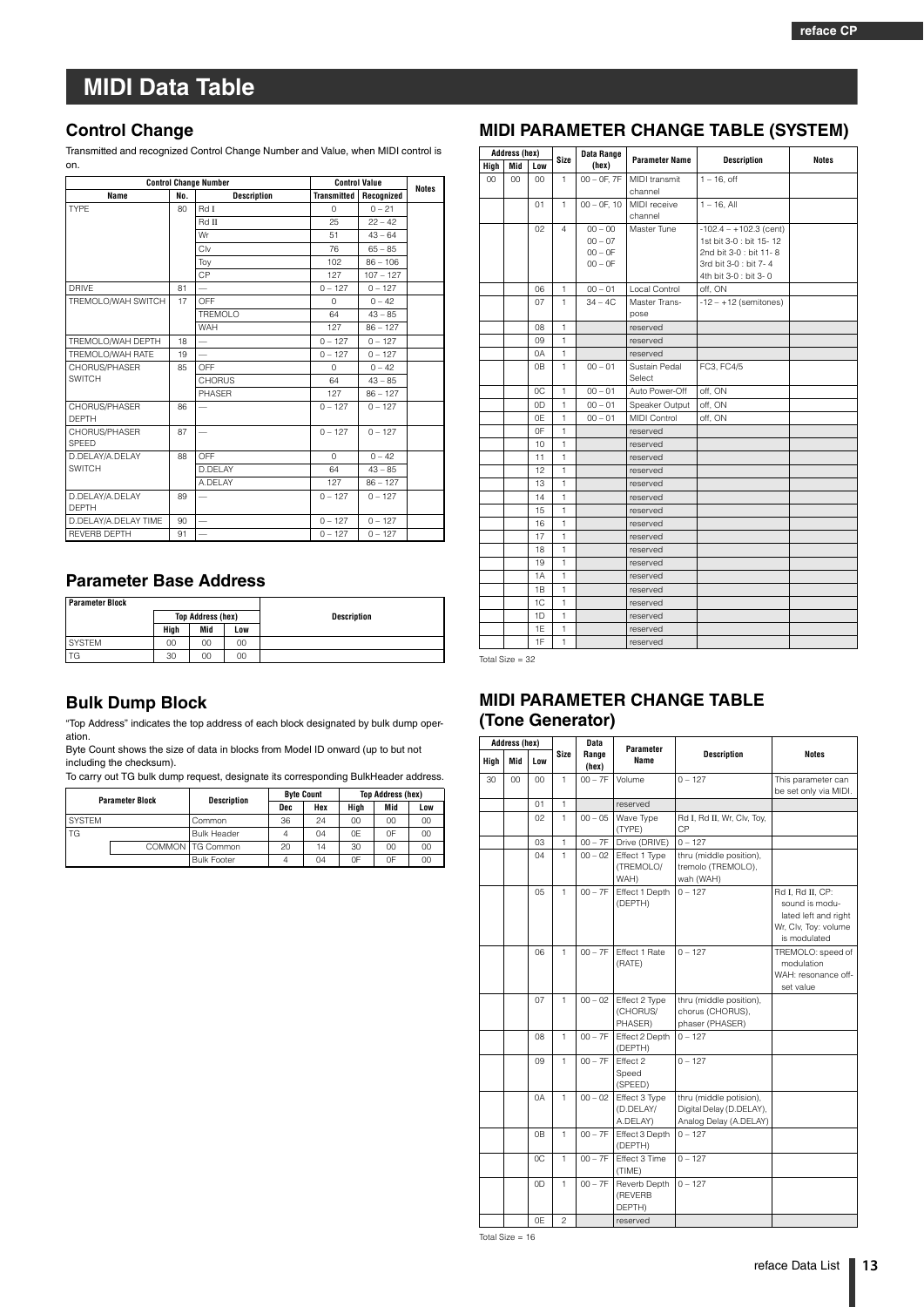# <span id="page-13-0"></span>**MIDI Implementation Chart**

| [ Mobile Mini Keyboard ]<br>YAMAHA<br>Model reface CP MIDI Implementation Chart | Date: 23-MAR-2015<br>Version : 1.0 |                                            |                      |           |
|---------------------------------------------------------------------------------|------------------------------------|--------------------------------------------|----------------------|-----------|
| Function                                                                        |                                    | Transmitted                                | Recognized           | Remarks   |
| Basic<br>Channel                                                                | Default<br>Changed                 | $\mathbf{1}$<br>$1 - 16$                   | $1 - 16$<br>$1 - 16$ |           |
| Mode                                                                            | Default<br>Messages<br>Altered     | 3<br>X<br>**************                   | 1<br>1, 3<br>X       |           |
| Note<br>Number : True voice                                                     |                                    | $24 - 108$<br>**************               | $0 - 127$<br>$-127$  | Transpose |
| Velocity                                                                        | Note ON<br>Note OFF                | $\circ$ 9nH, v=1-127<br>$x \quad 9nH, v=0$ | $o v=1-127$<br>X     |           |

| Velocity                                                                                                                           | Note ON<br>Note OFF             | $o$ 9nH, $v=1-127$<br>$x$ 9nH, $v=0$         |                      | $o v=1-127$<br>X                                                              |                      |                                                             |
|------------------------------------------------------------------------------------------------------------------------------------|---------------------------------|----------------------------------------------|----------------------|-------------------------------------------------------------------------------|----------------------|-------------------------------------------------------------|
| After<br>Touch<br>Ch's                                                                                                             | Key's                           | X<br>X                                       |                      | X<br>X                                                                        |                      |                                                             |
| Pitch Bend                                                                                                                         |                                 | Х                                            |                      | $\bigcirc$                                                                    |                      |                                                             |
| Control                                                                                                                            | 1<br>7<br>11<br>64<br>66,67     | Х<br>X<br>X<br>$\circ$<br>Х                  |                      | O<br>$\circ$<br>$\circ$<br>$\circ$<br>$\circlearrowright$                     |                      | Modulation Wheel<br>Main Volume<br>Expression<br>Sustain Sw |
| Change                                                                                                                             | $17 - 19$<br>80,81<br>$85 - 91$ | $\circ$<br>$\circlearrowright$<br>$\bigcirc$ | $*1$<br>$*1$<br>$*1$ | $\circ$<br>$\circ$<br>$\circ$                                                 | $*1$<br>$*1$<br>$*1$ |                                                             |
| Prog<br>Change<br>$\ddot{\phantom{a}}$                                                                                             | True #                          | X<br>**************                          |                      | X<br>X                                                                        |                      |                                                             |
| System Exclusive                                                                                                                   |                                 | $\circ$                                      |                      | $\circlearrowright$                                                           |                      |                                                             |
| : Song Pos.<br>Common<br>: Song Sel.<br>Tune<br>$\mathbf{r}$                                                                       |                                 | Х<br>Х<br>X                                  |                      | X<br>Х<br>X                                                                   |                      |                                                             |
| System<br>: Clock<br>Real Time : Commands                                                                                          |                                 | X<br>X                                       |                      | Х<br>$\mathbf{x}$                                                             |                      |                                                             |
| All Sound Off<br>Aux<br>Reset All Cntrls<br>Local ON/OFF<br>Mes- : All Notes OFF<br>sages: Active Sense<br>Reset<br>$\ddot{\cdot}$ |                                 | X<br>X<br>Χ<br>Х<br>$\bigcirc$<br>X          |                      | 0(120, 126, 127)<br>0(121)<br>X<br>$0(123 - 125)$<br>$\circlearrowright$<br>X |                      |                                                             |
| Notes:*1 Transmitted and recognized if MIDI control mode is on.                                                                    |                                 |                                              |                      |                                                                               |                      |                                                             |

Mode 1 : OMNI ON , POLY Mode 2 : OMNI ON , MONO<br>Mode 3 : OMNI OFF, POLY Mode 4 : OMNI OFF, MONO

o : Yes x : No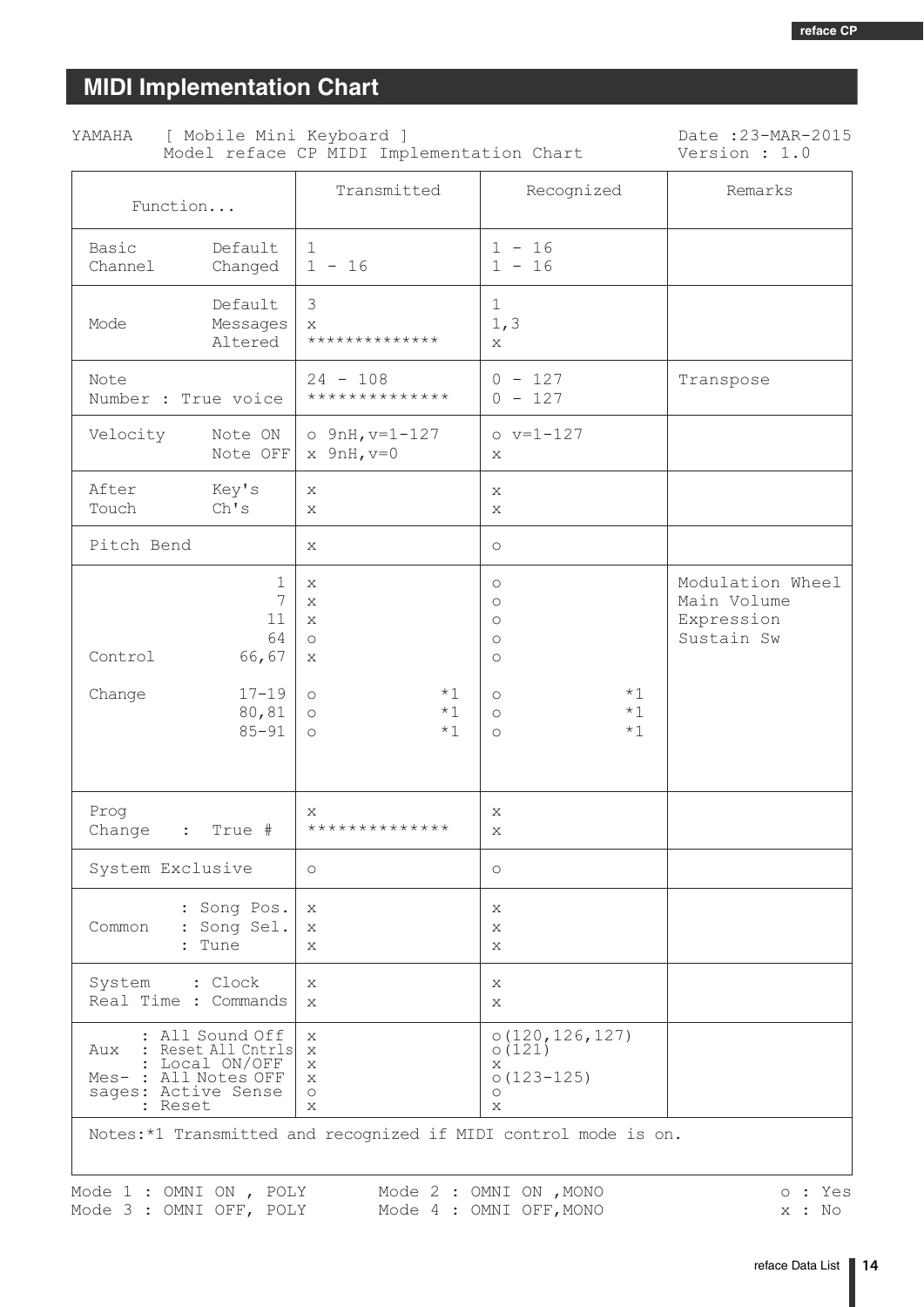#### <span id="page-14-1"></span><span id="page-14-0"></span>**(1) Coverage**

The specifications described herein specify transmission and reception of MIDI data of the reface YC.

#### **(2) Compliance**

The specifications described herein comply to the following standards:  $\cdot$  MIDI 10

### **(3) TRANSMIT/RECEIVE DATA**

#### **(3-1) CHANNEL VOICE MESSAGES**

| (3-1-1) NOTE OFF |               |                |                             |
|------------------|---------------|----------------|-----------------------------|
|                  | <b>STATUS</b> | 1000nnnn (8nH) | $n = 0 - 15$ CHANNEL NUMBER |
|                  | NOTE No.      | Okkkkkkk       | $k = 0$ (C-2) - 127 (G8)    |
|                  | VELOCTTY      | 0vvvvvvv       | v: ignored                  |
|                  | Receive only  |                |                             |

#### (3-1-2) NOTE ON/OFF

| STATUS      |         |          | 1001nnnn (9nH)     |  |  |  |                          | $n = 0 - 15$ CHANNEL NUMBER |
|-------------|---------|----------|--------------------|--|--|--|--------------------------|-----------------------------|
| NOTE NUMBER |         |          | Okkkkkkk           |  |  |  | $k = 0$ (C-2) - 127 (G8) |                             |
| VELOCTTY    | NOTE ON |          | 0vvvvvvv(v≠0)      |  |  |  |                          |                             |
|             |         | NOTE OFF | $0$ vvvvvv $(v=0)$ |  |  |  |                          |                             |
|             |         |          |                    |  |  |  |                          |                             |

#### (3-1-3) CONTROL CHANGE

| <b>STATUS</b>               |                   | $1011$ nnnn (BnH) $n = 0 - 15$ CHANNEL NUMBER |  |  |                 |  |
|-----------------------------|-------------------|-----------------------------------------------|--|--|-----------------|--|
| CONTROL NUMBER              |                   | Occoccoc                                      |  |  |                 |  |
| CONTROL VALUE               |                   | Ovvvvvvv                                      |  |  |                 |  |
| *TRANSMITTRD CONTROL NUMBER |                   |                                               |  |  |                 |  |
|                             |                   |                                               |  |  |                 |  |
| $C = 11$                    | <b>EXPRESSION</b> |                                               |  |  | $: v = 0 - 127$ |  |
| *RECEIVED CONTROL NUMBER    |                   |                                               |  |  |                 |  |
| $c = 1$                     | MODIJI.ATTON      |                                               |  |  | $: v = 0 - 127$ |  |
| $C = 7$                     | VOLUME.           |                                               |  |  | $: v = 0 - 127$ |  |
| $c = 11$                    | <b>EXPRESSION</b> |                                               |  |  | $: v = 0 - 127$ |  |
| $C = 64$                    | SUSTAIN SWITCH    |                                               |  |  | $: v = 0 - 127$ |  |
|                             |                   |                                               |  |  |                 |  |

When MIDI Control Mode is turned on, Control Change numbers are assigned in order that voice parameter changes made using controllers on the front panel can be controlled via MIDI. See the following Control Change Table.

#### (3-1-4) PITCH BEND CHANGE (Receive only)

| <b>STATUS</b> | 1110nnnn (EnH) | $n = 0 - 15$ CHANNEL NUMBER |
|---------------|----------------|-----------------------------|
| <b>LSB</b>    | Ovvvvvvv       | PITCH REND CHANGE LSB       |
| MSR           | Ovvvvvvv       | PITCH BEND CHANGE MSB       |

#### **(3-2) CHANNEL MODE MESSAGES**

 $\verb|STATUS| = 1011nnnn\, (BnH) \qquad \verb|n = 0 - 15 | CHANNEL| NUMBER$  $\begin{array}{ccc} \text{CONTROL NUMBER} & \text{Occcccc} & \text{c = CONTROL NUMBER} \\ \text{CONTROL VALUE} & \text{OVVVVVVV} & \text{v = DATA VALUE} \end{array}$  $v =$  DATA VALUE

#### (3-2-1) ALL SOUND OFF (CONTROL NUMBER = 78H , DATA VALUE = 0)

All the sounds currently played including the channel messages such as note-on and hold-on in a certain channel are muted when receiving this message.

(3-2-2) RESET ALL CONTROLLERS (CONTROL NUMBER = 79H , DATA VALUE = 0)

| Resets the values set for the following controllers. |  |               |  |  |  |  |
|------------------------------------------------------|--|---------------|--|--|--|--|
| PITCH BEND CHANGE                                    |  | $0$ (center)  |  |  |  |  |
| MODIILATION                                          |  | 0 (minimum)   |  |  |  |  |
| <b>EXPRESSION</b>                                    |  | 127 (maximum) |  |  |  |  |
| SUSTAIN SWITCH                                       |  | $0$ (off)     |  |  |  |  |

- (3-2-3) ALL NOTE OFF (CONTROL NUMBER = 7BH , DATA VALUE = 0) All the notes currently set to on in certain channel(s) are muted when receiving this message. However, if Sustain is on, notes will continue sounding until these are turned off.
- (3-2-4) OMNI MODE OFF (CONTROL NUMBER = 7CH , DATA VALUE = 0) Performs the same function as when receiving ALL NOTES OFF. Sets RECEIVE CHANNEL to channel 1.
- (3-2-5) OMNI MODE ON (CONTROL NUMBER = 7DH , DATA VALUE = 0) Performs the same function as when receiving ALL NOTES OFF. Sets RECEIVE CHANNEL to all.
- $(3-2-6)$  MONO (CONTROL NUMBER = 7EH, DATA VALUE =  $0..16$ ) Performs the same function as when receiving ALL SOUNDS OFF.
- $(3-2-7)$  POLY (CONTROL NUMBER = 7FH, DATA VALUE = 0) Performs the same function as when receiving ALL SOUNDS OFF.

#### **(3-3) SYSTEM REAL TIME MESSAGES**

(3-3-1) ACTIVE SENSING

STATUS 11111110(FEH)

Transmitted at every 200 msec.

Once this code is received, the instrument starts sensing. When no status nor data is received for over approximately 350 ms, MIDI receiving buffer will be cleared, and the sounds currently played is forcibly turned off.

#### **(3-4) SYSTEM EXCLUSIVE MESSAGE**

#### (3-4-1) UNIVERSAL NON REALTIME MESSAGE

(3-4-1-1) IDENTITY REQUEST (Receive only)

#### F0H 7EH 0nH 06H 01H F7H

("n" = Device No. However, this instrument receives under "omni.")

#### (3-4-1-2) IDENTITY REPLY (Transmit only)

F0H 7EH 7FH 06H 02H 43H 00H 41H 54H 06H 00H 00H 00H 7FH F7H

#### (3-4-2) PARAMETER CHANGE

| 11110000    | FOH             | Exclusive status  |
|-------------|-----------------|-------------------|
| 01000011    | 43H             | YAMAHA TD         |
| $0001$ nnnn | 1 <sub>TH</sub> | Device Number     |
| 01111111    | 7FH             | Group Number High |
| 00011100    | $1$ CH          | Group Number Low  |
| 00000110    | 0.6H            | Model ID          |
| 0aaaaaaa    | <b>AAAAAAA</b>  | Address High      |
| 0aaaaaaa    | <b>AAAAAAA</b>  | Address Mid       |
| 0aaaaaaa    | <b>AAAAAAA</b>  | Address Low       |
| hhhhhhh 0   | hhhhhhh         | Data              |
|             | I               |                   |
| 11110111    | F7H             | End of Exclusive  |

For parameters with data size of 2 or more, the appropriate number of data bytes will be transmitted. See the following MIDI Data Table for Address.

#### (3-4-3) BULK DUMP

| 11110000              | FOH              | Exclusive status    |
|-----------------------|------------------|---------------------|
| 01000011              | 43H              | YAMAHA ID           |
| $0000$ nnnn           | 0nH              | Device Number       |
| 01111111              | 7 FH             | Group Number High   |
| 00011100              | 1 CH             | Group Number Low    |
| 0 <sub>h</sub> hhhhhh | bbbbbbb          | Byte Count          |
| 0 <sub>h</sub> hhhhhh | bbbbbbb          | Byte Count          |
| 00000110              | O <sub>6</sub> H | Model TD            |
| 0aaaaaaa              | aaaaaaa          | Address High        |
| 0aaaaaaa              | ааааааа          | Address Mid         |
| 0aaaaaaa              |                  | aaaaaaa Address Low |
| $\Omega$              | 0                | Data                |
| I                     | Ī                |                     |
| Occccccc              | ccccccc          | $Check-sum$         |
| 11110111              | F7H              | End of Exclusive    |

See the following BULK DUMP Table for Address and Byte Count.

Byte Count shows the size of data in blocks from Model ID onward (up to but not including the checksum). The Check sum is the value that results in a value of 0 for the lower 7 bits when the Model ID, Start Address, Data and Check sum itself are added.

#### (3-4-4) DUMP REQUEST

| 11110000    | FOH     | Exclusive status  |
|-------------|---------|-------------------|
| 01000011    | 43H     | YAMAHA TD         |
| $0010$ nnnn | 2nH     | Device Number     |
| 01111111    | 7FH     | Group Number High |
| 00011100    | $1$ CH  | Group Number Low  |
| 00000110    | 0.6H    | Model TD          |
| Одаааааа    | aaaaaaa | Address High      |
| Одаааааа    | aaaaaaa | Address Mid       |
| Одаааааа    | aaaaaaa | Address Low       |
| 11110111    | F7H     | End of Exclusive  |
|             |         |                   |

See the following DUMP REQUEST Table for Address and Byte Count.

#### (3-4-5) PARAMETER REQUEST

| 11110000    | FOH            | Exclusive status  |
|-------------|----------------|-------------------|
| 01000011    | 43H            | YAMAHA TD         |
| $0011$ nnnn | 3mH            | Device Number     |
| 01111111    | 7FH            | Group Number High |
| 00011100    | $1$ CH         | Group Number Low  |
| 00000110    | 0.6H           | Model TD          |
| Одаааааа    | <b>AAAAAAA</b> | Address High      |
| Одаааааа    | aaaaaaa        | Address Mid       |
| Одаааааа    | AAAAAAA        | Address Low       |
| 11110111    | F7H            | End of Exclusive  |
|             |                |                   |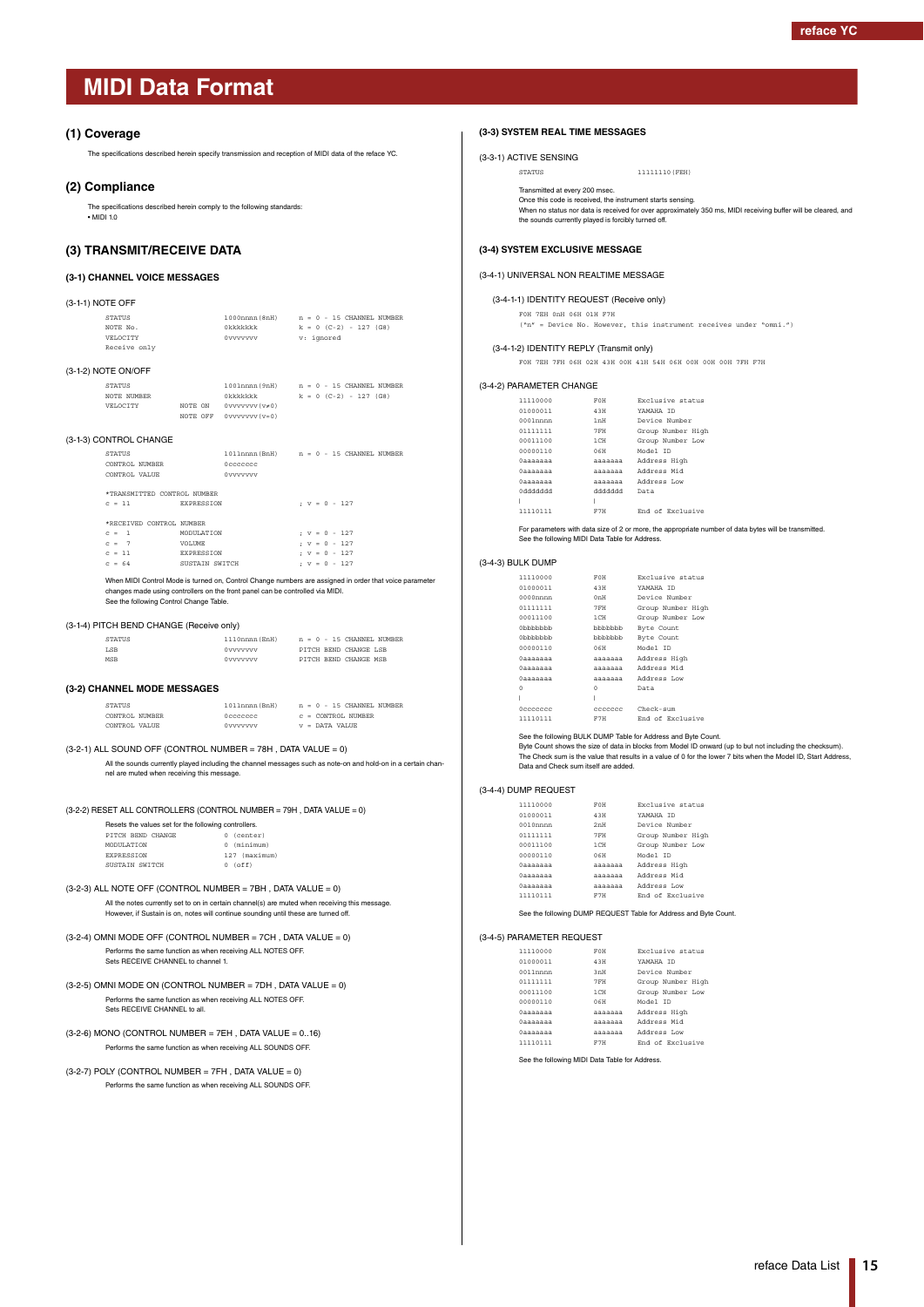#### **(4) SYSTEM OVERVIEW (Keyboard (KBD), and Tone Generator (TG))**

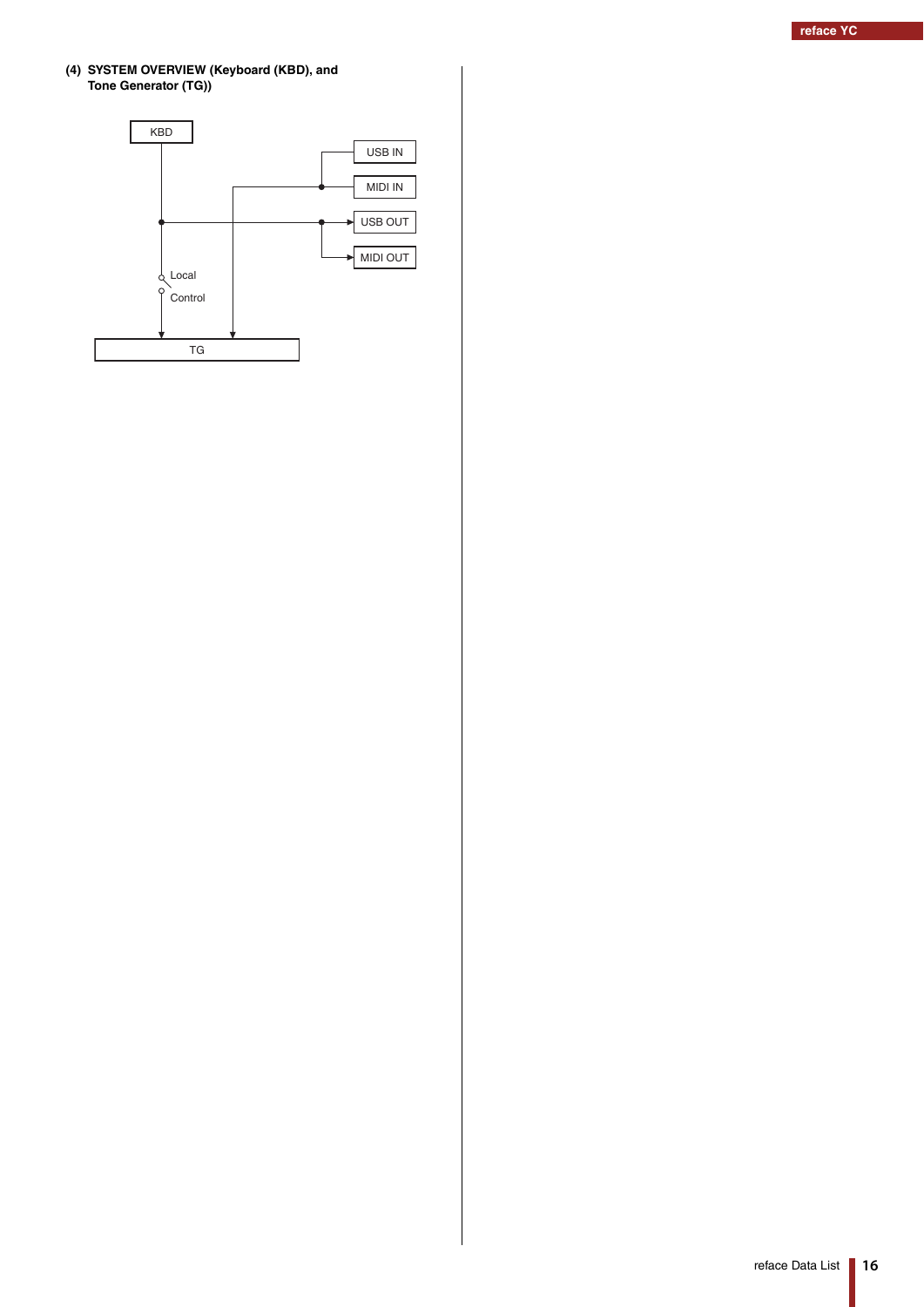### <span id="page-16-0"></span>**Control Change**

Transmitted and recognized Control Change Number and Value, when MIDI control is on.

| <b>Control Change Number</b> |     | <b>Control Value</b>                 | <b>Notes</b>       |                           |  |
|------------------------------|-----|--------------------------------------|--------------------|---------------------------|--|
| Name                         | No. | <b>Description</b>                   | <b>Transmitted</b> | Recognized                |  |
| ROTARY SPEED                 | 19  | OFF                                  | 0                  | $0 - 32$                  |  |
|                              |     | <b>STOP</b>                          | 42                 | $33 - 64$                 |  |
|                              |     | <b>SLOW</b><br>FAST                  | 85<br>127          | $65 - 95$<br>$96 - 127$   |  |
| WAVE                         | 80  | H                                    | 0                  | $0 - 25$                  |  |
|                              |     | V                                    | 32                 | $26 - 51$                 |  |
|                              |     | F                                    | 64                 | $52 - 76$                 |  |
|                              |     | Α                                    | 95                 | $77 - 102$                |  |
|                              |     | Υ                                    | 127                | $103 - 127$               |  |
| FOOTAGE 16"                  | 102 | FOOTAGE Slider 0                     | 0                  | $0 - 18$                  |  |
|                              |     | (Minimum: up)<br>FOOTAGE Slider 1    | 21                 | $19 - 36$                 |  |
|                              |     | FOOTAGE Slider 2                     | 42                 | $37 - 54$                 |  |
|                              |     | FOOTAGE Slider 3                     | 64                 | $55 - 73$                 |  |
|                              |     | FOOTAGE Slider 4                     | 85                 | $74 - 91$                 |  |
|                              |     | FOOTAGE Slider 5                     | 106                | $92 - 109$                |  |
|                              |     | FOOTAGE Slider 6                     | 127                | $110 - 127$               |  |
|                              |     | (Maximum)<br>FOOTAGE Slider 0        | $\circ$            | $0 - 18$                  |  |
| FOOTAGE 5 1/3'               | 103 | (Minimum: up)                        |                    |                           |  |
|                              |     | FOOTAGE Slider 1                     | 21                 | $19 - 36$                 |  |
|                              |     | FOOTAGE Slider 2                     | 42                 | $37 - 54$                 |  |
|                              |     | FOOTAGE Slider 3                     | 64                 | $55 - 73$                 |  |
|                              |     | FOOTAGE Slider 4                     | 85                 | $74 - 91$                 |  |
|                              |     | FOOTAGE Slider 5                     | 106                | $92 - 109$                |  |
|                              |     | FOOTAGE Slider 6<br>(Maximum)        | 127                | $110 - 127$               |  |
| FOOTAGE 8'                   | 104 | FOOTAGE Slider 0                     | 0                  | $0 - 18$                  |  |
|                              |     | (Minimum: up)                        |                    |                           |  |
|                              |     | FOOTAGE Slider 1                     | 21                 | $19 - 36$                 |  |
|                              |     | FOOTAGE Slider 2                     | 42                 | $37 - 54$                 |  |
|                              |     | FOOTAGE Slider 3                     | 64                 | $55 - 73$                 |  |
|                              |     | FOOTAGE Slider 4                     | 85                 | $74 - 91$                 |  |
|                              |     | FOOTAGE Slider 5<br>FOOTAGE Slider 6 | 106<br>127         | $92 - 109$<br>$110 - 127$ |  |
|                              |     | (Maximum)                            |                    |                           |  |
| FOOTAGE 4'                   | 105 | FOOTAGE Slider 0                     | $\circ$            | $0 - 18$                  |  |
|                              |     | (Minimum: up)                        |                    |                           |  |
|                              |     | FOOTAGE Slider 1                     | 21                 | $19 - 36$                 |  |
|                              |     | FOOTAGE Slider 2                     | 42                 | $37 - 54$                 |  |
|                              |     | FOOTAGE Slider 3<br>FOOTAGE Slider 4 | 64<br>85           | $55 - 73$<br>$74 - 91$    |  |
|                              |     | FOOTAGE Slider 5                     | 106                | $92 - 109$                |  |
|                              |     | FOOTAGE Slider 6                     | 127                | $110 - 127$               |  |
|                              |     | (Maximum)                            |                    |                           |  |
| FOOTAGE 2 2/3'               | 106 | FOOTAGE Slider 0                     | 0                  | $0 - 18$                  |  |
|                              |     | (Minimum: up)<br>FOOTAGE Slider 1    | 21                 |                           |  |
|                              |     | FOOTAGE Slider 2                     | 42                 | $19 - 36$<br>$37 - 54$    |  |
|                              |     | FOOTAGE Slider 3                     | 64                 | $55 - 73$                 |  |
|                              |     | FOOTAGE Slider 4                     | 85                 | $74 - 91$                 |  |
|                              |     | FOOTAGE Slider 5                     | 106                | $92 - 109$                |  |
|                              |     | FOOTAGE Slider 6                     | 127                | $110 - 127$               |  |
|                              |     | (Maximum)                            |                    |                           |  |
| FOOTAGE 2'                   | 107 | FOOTAGE Slider 0<br>(Minimum: up)    | 0                  | $0 - 18$                  |  |
|                              |     | FOOTAGE Slider 1                     | 21                 | $19 - 36$                 |  |
|                              |     | FOOTAGE Slider 2                     | 42                 | $37 - 54$                 |  |
|                              |     | FOOTAGE Slider 3                     | 64                 | $55 - 73$                 |  |
|                              |     | FOOTAGE Slider 4                     | 85                 | $74 - 91$                 |  |
|                              |     | FOOTAGE Slider 5                     | 106                | $92 - 109$                |  |
|                              |     | FOOTAGE Slider 6<br>(Maximum)        | 127                | $110 - 127$               |  |
| FOOTAGE 1 3/5'               | 108 | FOOTAGE Slider 0                     | $\circ$            | $0 - 18$                  |  |
|                              |     | (Minimum: up)                        |                    |                           |  |
|                              |     | FOOTAGE Slider 1                     | 21                 | $19 - 36$                 |  |
|                              |     | FOOTAGE Slider 2                     | 42                 | $37 - 54$                 |  |
|                              |     | FOOTAGE Slider 3                     | 64                 | $55 - 73$                 |  |
|                              |     | FOOTAGE Slider 4                     | 85                 | $74 - 91$                 |  |
|                              |     | FOOTAGE Slider 5<br>FOOTAGE Slider 6 | 106<br>127         | $92 - 109$<br>$110 - 127$ |  |
|                              |     | (Maximum)                            |                    |                           |  |
| FOOTAGE 1 1/3'               | 109 | FOOTAGE Slider 0                     | 0                  | $0 - 18$                  |  |
|                              |     | (Minimum: up)                        |                    |                           |  |
|                              |     | FOOTAGE Slider 1                     | 21                 | $19 - 36$                 |  |
|                              |     | FOOTAGE Slider 2                     | 42                 | $37 - 54$                 |  |
|                              |     | FOOTAGE Slider 3<br>FOOTAGE Slider 4 | 64<br>85           | $55 - 73$<br>$74 - 91$    |  |
|                              |     | FOOTAGE Slider 5                     | 106                | $92 - 109$                |  |
|                              |     | FOOTAGE Slider 6                     | 127                | $110 - 127$               |  |
|                              |     | (Maximum)                            |                    |                           |  |

|                   |     | <b>Control Change Number</b> |                    | <b>Control Value</b> |              |  |
|-------------------|-----|------------------------------|--------------------|----------------------|--------------|--|
| Name              | No. | <b>Description</b>           | <b>Transmitted</b> | Recognized           | <b>Notes</b> |  |
| FOOTAGE 1'        | 110 | FOOTAGE Slider 0             | $\Omega$           | $0 - 18$             |              |  |
|                   |     | (Minimum: up)                |                    |                      |              |  |
|                   |     | FOOTAGE Slider 1             | 21                 | $19 - 36$            |              |  |
|                   |     | FOOTAGE Slider 2             | 42                 | $37 - 54$            |              |  |
|                   |     | FOOTAGE Slider 3             | 64                 | $55 - 73$            |              |  |
|                   |     | FOOTAGE Slider 4             | 85                 | $74 - 91$            |              |  |
|                   |     | FOOTAGE Slider 5             | 106                | $92 - 109$           |              |  |
|                   |     | FOOTAGE Slider 6             | 127                | $110 - 127$          |              |  |
|                   |     | (Maximum)                    |                    |                      |              |  |
| VIBRATO/CHORUS    | 79  | VIBRATO                      | $\Omega$           | $0 - 63$             |              |  |
| <b>SWITCH</b>     |     | <b>CHORUS</b>                | 127                | $64 - 127$           |              |  |
| VIBRATO/CHORUS    | 77  | 0 (Minimum)                  | $\Omega$           | $0 - 25$             |              |  |
| <b>DEPTH</b>      |     | 1                            | 32                 | $26 - 51$            |              |  |
|                   |     | $\overline{c}$               | 64                 | $52 - 76$            |              |  |
|                   |     | 3                            | 95                 | $77 - 102$           |              |  |
|                   |     | 4 (Maximum: up)              | 127                | $103 - 127$          |              |  |
| PERCUSSION ON/OFF | 111 | OFF                          | $\Omega$           | $0 - 63$             |              |  |
| <b>SWITCH</b>     |     | ON                           | 127                | $64 - 127$           |              |  |
| PERCUSSION TYPE   | 112 | A                            | $\Omega$           | $0 - 63$             |              |  |
| SWITCH            |     | <sub>R</sub>                 | 127                | $64 - 127$           |              |  |
| PERCUSSION LENGTH | 113 | 0 (Minimum)                  | $\Omega$           | $0 - 25$             |              |  |
|                   |     | 1                            | 32                 | $26 - 51$            |              |  |
|                   |     | $\overline{c}$               | 64                 | $52 - 76$            |              |  |
|                   |     | 3                            | 95                 | $77 - 102$           |              |  |
|                   |     | 4 (Maximum: up)              | 127                | $103 - 127$          |              |  |
| EFFECT DIST       | 18  |                              | $0 - 127$          | $0 - 127$            |              |  |
| EFFECT REVERB     | 91  |                              | $0 - 127$          | $0 - 127$            |              |  |

## **Parameter Base Address**

| <b>Parameter Block</b> |      |                          |                    |  |
|------------------------|------|--------------------------|--------------------|--|
|                        |      | <b>Top Address (hex)</b> | <b>Description</b> |  |
|                        | High | Mid                      | Low                |  |
| <b>SYSTEM</b>          | 00   | 00                       | 00                 |  |
| TG                     | 30   | 00                       | 00                 |  |

### **Bulk Dump Block**

"Top Address" indicates the top address of each block designated by bulk dump operation.

Byte Count shows the size of data in blocks from Model ID onward (up to but not including the checksum).

To carry out TG bulk dump request, designate its corresponding BulkHeader address.

| <b>Parameter Block</b> |  | <b>Description</b> | <b>Byte Count</b> |     | <b>Top Address (hex)</b> |     |     |
|------------------------|--|--------------------|-------------------|-----|--------------------------|-----|-----|
|                        |  |                    | Dec               | Hex | Hiah                     | Mid | Low |
| <b>SYSTEM</b>          |  | Common             | 36                | 24  | 00                       | 00  | 00  |
| TG                     |  | <b>Bulk Header</b> |                   | 04  | 0E                       | 0F  | 00  |
|                        |  | COMMON TG Common   | 26                | 1A  | 30                       | 00  | 00  |
|                        |  | Bulk               | 4                 | 04  | 0F                       | 0F  | 00  |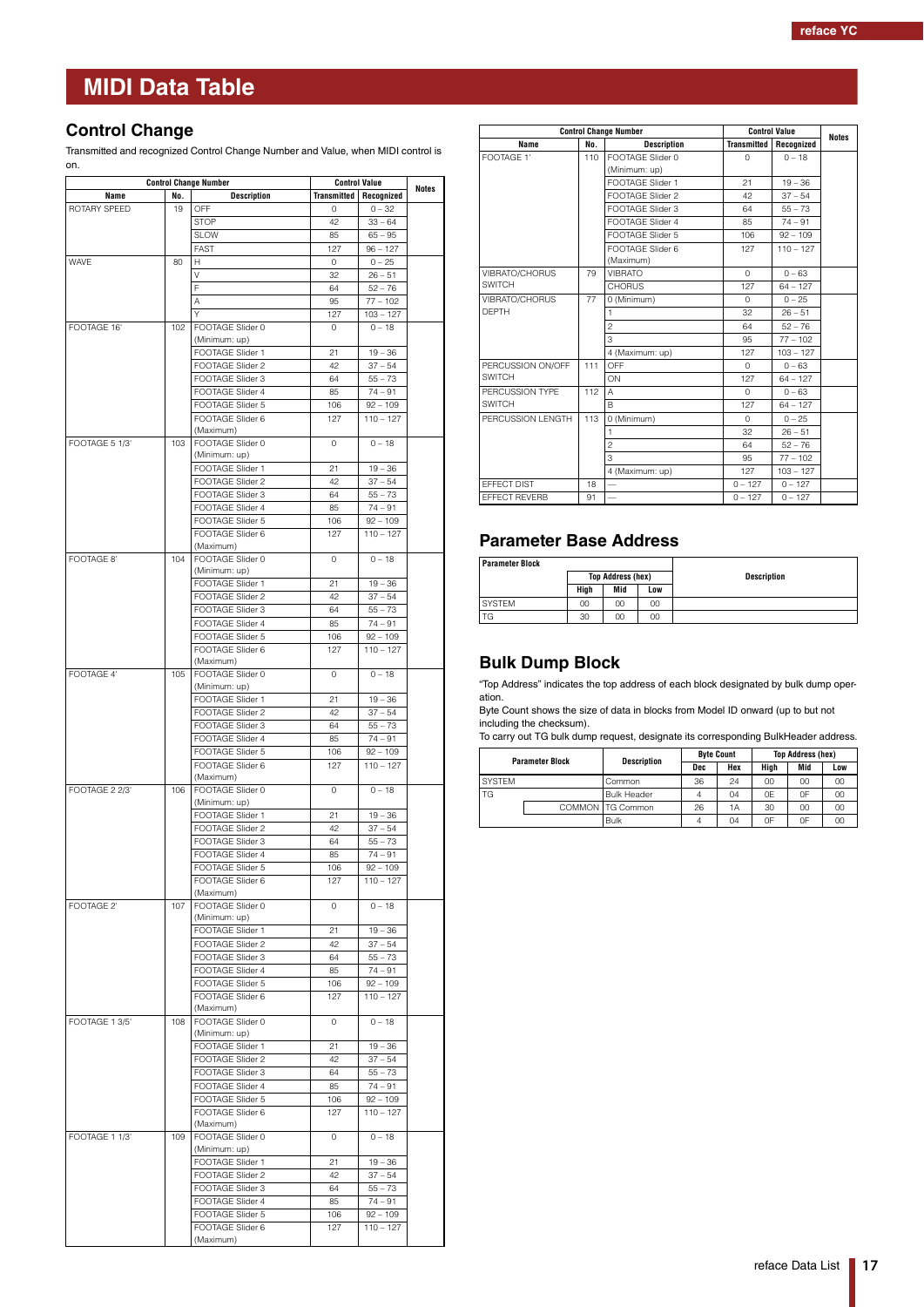## **MIDI PARAMETER CHANGE TABLE (SYSTEM)**

| <b>Address (hex)</b> |     |     |                | Data Range       | <b>Parameter Name</b> | <b>Description</b>       | <b>Notes</b> |
|----------------------|-----|-----|----------------|------------------|-----------------------|--------------------------|--------------|
| High                 | Mid | Low | <b>Size</b>    | (hex)            |                       |                          |              |
| 00                   | 00  | 00  | $\mathbf{1}$   | $00 - 0F$ , $7F$ | <b>MIDI</b> transmit  | $1 - 16$ , off           |              |
|                      |     |     |                |                  | channel               |                          |              |
|                      |     | 01  | $\mathbf{1}$   | $00 - 0F$ , 10   | MIDI receive          | $1 - 16$ , All           |              |
|                      |     |     |                |                  | channel               |                          |              |
|                      |     | 02  | $\overline{4}$ | $00 - 00$        | Master Tune           | $-102.4 - +102.3$ (cent) |              |
|                      |     |     |                | $00 - 07$        |                       | 1st bit 3-0 : bit 15-12  |              |
|                      |     |     |                | $00 - 0F$        |                       | 2nd bit 3-0 : bit 11-8   |              |
|                      |     |     |                | $00 - 0F$        |                       | 3rd bit 3-0 : bit 7-4    |              |
|                      |     |     |                |                  |                       | 4th bit 3-0 : bit 3-0    |              |
|                      |     | 06  | $\mathbf{1}$   | $00 - 01$        | Local Control         | off. ON                  |              |
|                      |     | 07  | $\mathbf{1}$   | $34 - 4C$        | Master Trans-<br>pose | $-12 - +12$ (semitones)  |              |
|                      |     | 08  | $\mathbf{1}$   |                  | reserved              |                          |              |
|                      |     | 09  | $\mathbf{1}$   |                  | reserved              |                          |              |
|                      |     | 0A  | $\mathbf{1}$   |                  | reserved              |                          |              |
|                      |     | 0B  | $\mathbf{1}$   |                  | reserved              |                          |              |
|                      |     | 0C  | 1              | $00 - 01$        | Auto Power-Off        | off, ON                  |              |
|                      |     | 0D  | $\mathbf{1}$   | $00 - 01$        | Speaker Output        | off, ON                  |              |
|                      |     | 0E  | $\mathbf{1}$   | $00 - 01$        | <b>MIDI Control</b>   | off, ON                  |              |
|                      |     | 0F  | $\mathbf{1}$   |                  | reserved              |                          |              |
|                      |     | 10  | $\mathbf{1}$   |                  | reserved              |                          |              |
|                      |     | 11  | $\mathbf{1}$   |                  | reserved              |                          |              |
|                      |     | 12  | $\mathbf{1}$   |                  | reserved              |                          |              |
|                      |     | 13  | $\mathbf{1}$   |                  | reserved              |                          |              |
|                      |     | 14  | $\mathbf{1}$   |                  | reserved              |                          |              |
|                      |     | 15  | $\mathbf{1}$   |                  | reserved              |                          |              |
|                      |     | 16  | $\mathbf{1}$   |                  | reserved              |                          |              |
|                      |     | 17  | $\mathbf{1}$   |                  | reserved              |                          |              |
|                      |     | 18  | 1              |                  | reserved              |                          |              |
|                      |     | 19  | $\mathbf{1}$   |                  | reserved              |                          |              |
|                      |     | 1A  | $\mathbf{1}$   |                  | reserved              |                          |              |
|                      |     | 1B  | $\mathbf{1}$   |                  | reserved              |                          |              |
|                      |     | 1C  | $\mathbf{1}$   |                  | reserved              |                          |              |
|                      |     | 1D  | $\mathbf{1}$   |                  | reserved              |                          |              |
|                      |     | 1E  | $\mathbf{1}$   |                  | reserved              |                          |              |
|                      |     | 1F  | $\mathbf{1}$   |                  | reserved              |                          |              |

Total Size = 32

## **MIDI PARAMETER CHANGE TABLE (Tone Generator)**

| <b>Address (hex)</b> |     |                 |                |                | <b>Data</b>                                                   |                                    |                                             |  |
|----------------------|-----|-----------------|----------------|----------------|---------------------------------------------------------------|------------------------------------|---------------------------------------------|--|
| High                 | Mid | Low             | Size           | Range<br>(hex) | <b>Parameter Name</b>                                         | <b>Description</b>                 | <b>Notes</b>                                |  |
| 30                   | CO  | 00 <sub>0</sub> | $\mathbf{1}$   | $00 - 7F$      | Volume                                                        | $0 - 127$                          | This parameter can<br>be set only via MIDI. |  |
|                      |     | 01              | 1              |                | reserved                                                      |                                    |                                             |  |
|                      |     | 02              | $\mathbf{1}$   | $00 - 04$      | organ voice type<br>(WAVE)                                    | H, V, F, A, Y                      |                                             |  |
|                      |     | 03              | $\mathbf{1}$   | $00 - 06$      | FOOTAGE 16'                                                   | $0$ (minimum: up) -<br>6 (maximum) |                                             |  |
|                      |     | 04              | $\mathbf{1}$   | $00 - 06$      | FOOTAGE 5 1/3'                                                | $0$ (minimum: up) -<br>6 (maximum) |                                             |  |
|                      |     | 05              | $\mathbf{1}$   | $00 - 06$      | FOOTAGE 8'                                                    | $0$ (minimum: up) -<br>6 (maximum) |                                             |  |
|                      |     | 06              | $\mathbf{1}$   | $00 - 06$      | FOOTAGE 4'                                                    | $0$ (minimum: up) -<br>6 (maximum) |                                             |  |
|                      |     | 07              | $\mathbf{1}$   | $00 - 06$      | FOOTAGE 2 2/3'                                                | $0$ (minimum: up) -<br>6 (maximum) |                                             |  |
|                      |     | 08              | $\mathbf{1}$   | $00 - 06$      | FOOTAGE 2'                                                    | $0$ (minimum: up) -<br>6 (maximum) |                                             |  |
|                      |     | 09              | 1              | $00 - 06$      | FOOTAGE 1 3/5'                                                | $0$ (minimum: up) -<br>6 (maximum) |                                             |  |
|                      |     | 0A              | $\mathbf{1}$   | $00 - 06$      | FOOTAGE 1 1/3'                                                | $0$ (minimum: up) -<br>6 (maximum) |                                             |  |
|                      |     | 0B              | $\mathbf{1}$   | $00 - 06$      | FOOTAGE 1'                                                    | $0$ (minimum: up) -<br>6 (maximum) |                                             |  |
|                      |     | 0C              | $\mathbf{1}$   | $00 - 01$      | Vibrato/Chorus<br>Select<br>(VIBRATO/CHO-<br>RUS SWITCH)      | VIBRATO, CHORUS                    |                                             |  |
|                      |     | 0D              | $\mathbf{1}$   | $00 - 04$      | Vibrato/Chorus<br>Depth<br>(VIBRATO/CHO-<br><b>RUS DEPTH)</b> | 0 (no effect) $-4$                 |                                             |  |
|                      |     | 0E              | 1              | $00 - 01$      | Percussion ON/<br>OFF (PERCUS-<br>SION ON/OFF<br>SWITCH)      | OFF, ON                            |                                             |  |
|                      |     | 0F              | $\mathbf{1}$   | $00 - 01$      | Percussion Type<br>(PERCUSSION<br>TYPE SWITCH)                | A, B                               |                                             |  |
|                      |     | 10              | $\mathbf{1}$   | $00 - 04$      | Percussion<br>Length (PER-<br>CUSSION<br>LENGTH)              | $0 - 4$                            |                                             |  |
|                      |     | 11              | $\mathbf{1}$   | $00 - 03$      | Rotary Speaker<br>Speed (ROTARY<br>SPEED)                     | OFF, STOP, SLOW,<br><b>FAST</b>    |                                             |  |
|                      |     | 12              | $\mathbf{1}$   | $00 - 7F$      | <b>Distortion Drive</b><br>(EFFECT DIST)                      | $0 - 127$                          |                                             |  |
|                      |     | 13              | $\mathbf{1}$   | $00 - 7F$      | Reverb Depth<br>(EFFECT<br>REVERB)                            | $0 - 127$                          |                                             |  |
|                      |     | 14              | $\overline{c}$ |                | reserved                                                      |                                    |                                             |  |